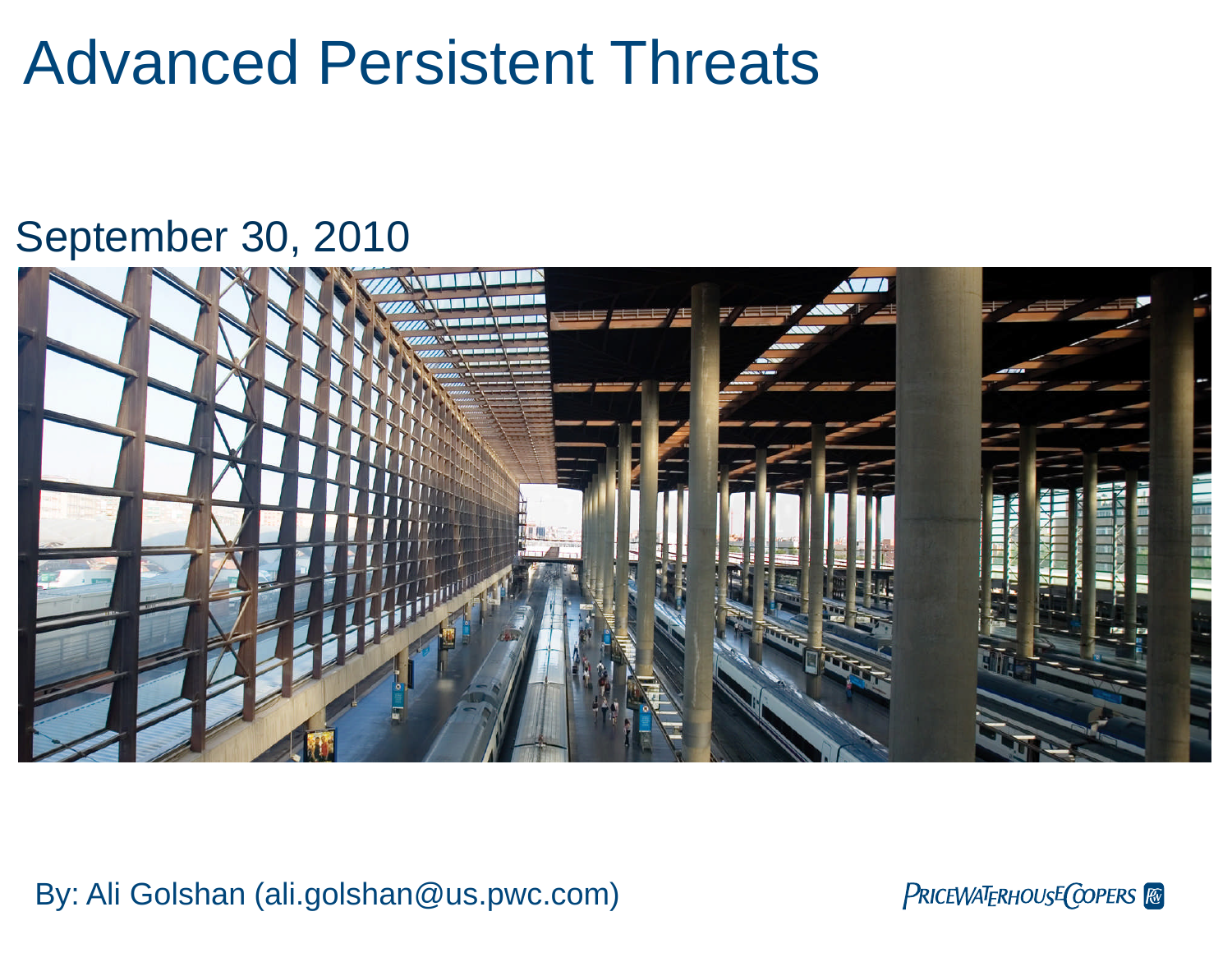| Agenda                          | Page         |
|---------------------------------|--------------|
| <b>Current Threat Landscape</b> | $\mathbf{2}$ |
| <b>The Disconnect</b>           | 10           |
| <b>The Risk</b>                 | 19           |
| What now?                       | 25           |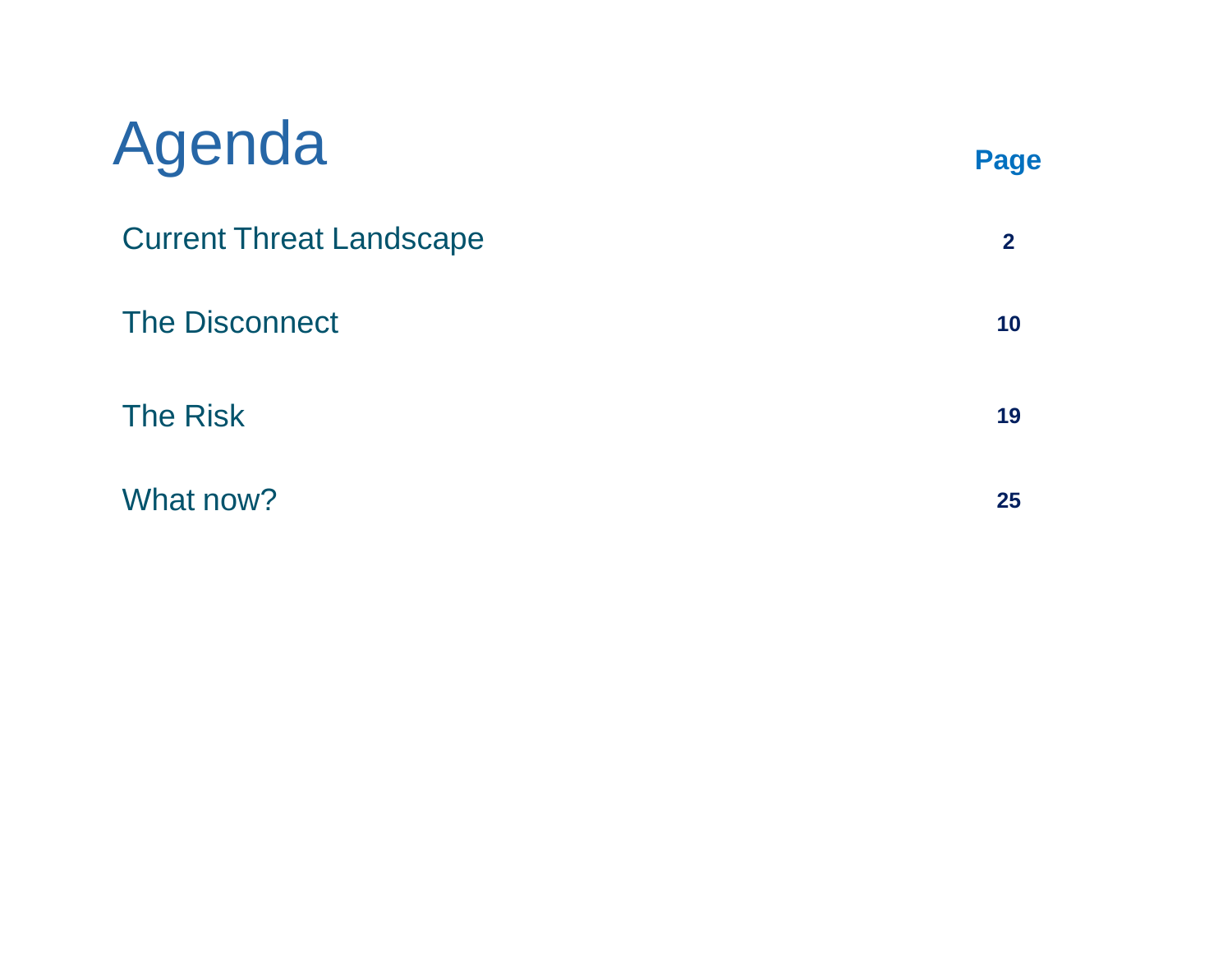# Section 1 Current Threat Landscape

- Context
- Common Targets for APTs
- Recent Attacks
- Shift in Purpose
- Repercussions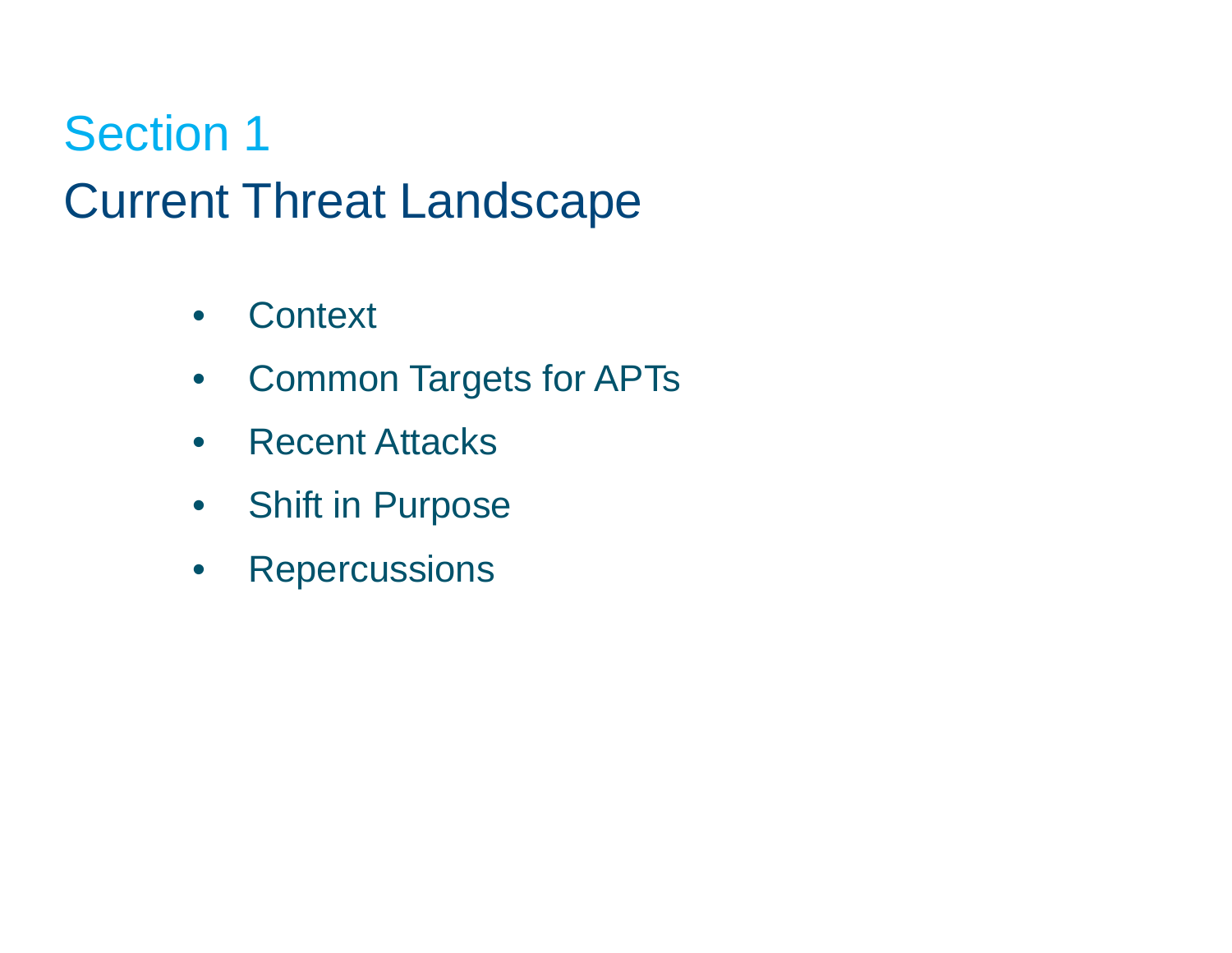## **Context**

## **Conventional Cyber Attacks**

- Conventional cyber attacks use **known** vulnerabilities to exploit the **un-specific** targets
- Examples include malware (viruses, worms and Trojans), and traditional hacking and cracking methods

## **Advanced Persistent Threats (APTs)**

- There is a new breed of attacks that is being referred to as Advanced Persistent **Threats**
- APTs are targeted cyber based attacks using **unknown** vulnerabilities, customized to extract a **specific** set of data from a **specific** organization
- APTs have the following characteristics that make them particularly dangerous:
	- **Persistent**: The persistent nature makes them difficult to be extracted
	- **Updatable**: The attacker can update the malware to be able to continuously evade security solutions even as they are upgraded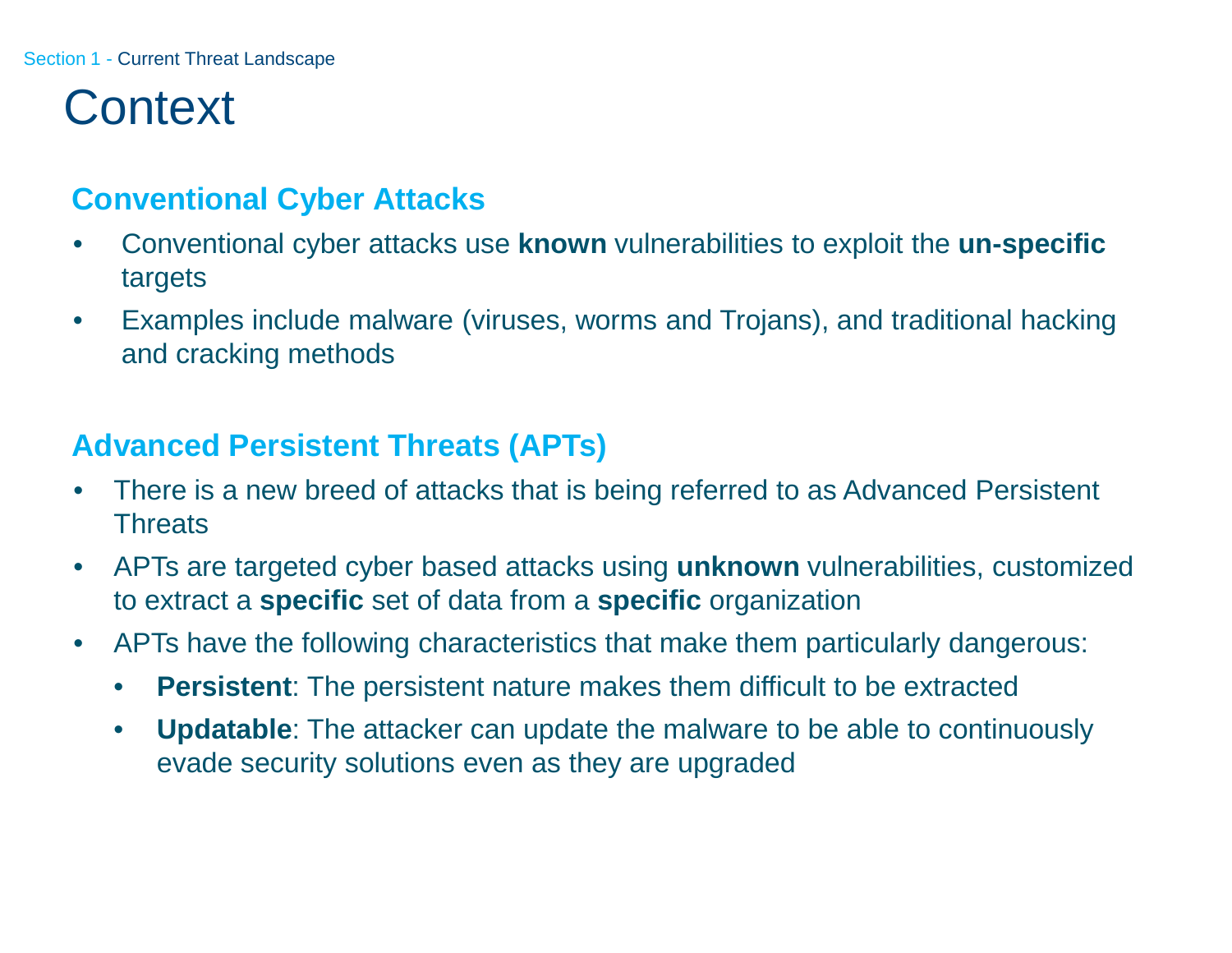# APTs target specific organizations to obtain specific information

Since these are specialized attacks, they are **customized for their targets**, and are designed to **extract very specific information** based on the target. Most common targets are:

### **Government agencies**

- Government agencies are targeted by Foreign Intelligence Services (FIS)
- APTs can be used for theft of military level secrets and in cyber warfare for destabilization along with conventional warfare
- 2007 McAfee report stated approximately 120 countries are trying to create weaponized internet capabilities
- Example: The Russia-Georgia war of 2008 was the first example of a APT coinciding with conventional warfare. The targets were Georgian government sites, as well as sites of U.S. and British embassies

### **Financial industry**

- The financial industry is targeted by transnational criminal enterprises
- Example: Targeted attacks in December 2009 on Citibank infrastructure initiated by Russian organized crime

### **Organizations with IP**

- Organizations with IP are targeted by FIS & competitors to access confidential intellectual property
- Using APTs organizations can bypass spending years on R&D and billions of dollars by getting access to a competitor's R&D data
- Example: The aurora attacks in late 2009, early 2010 targeted 30+ US organizations and extracted valuable IP relevant to the organization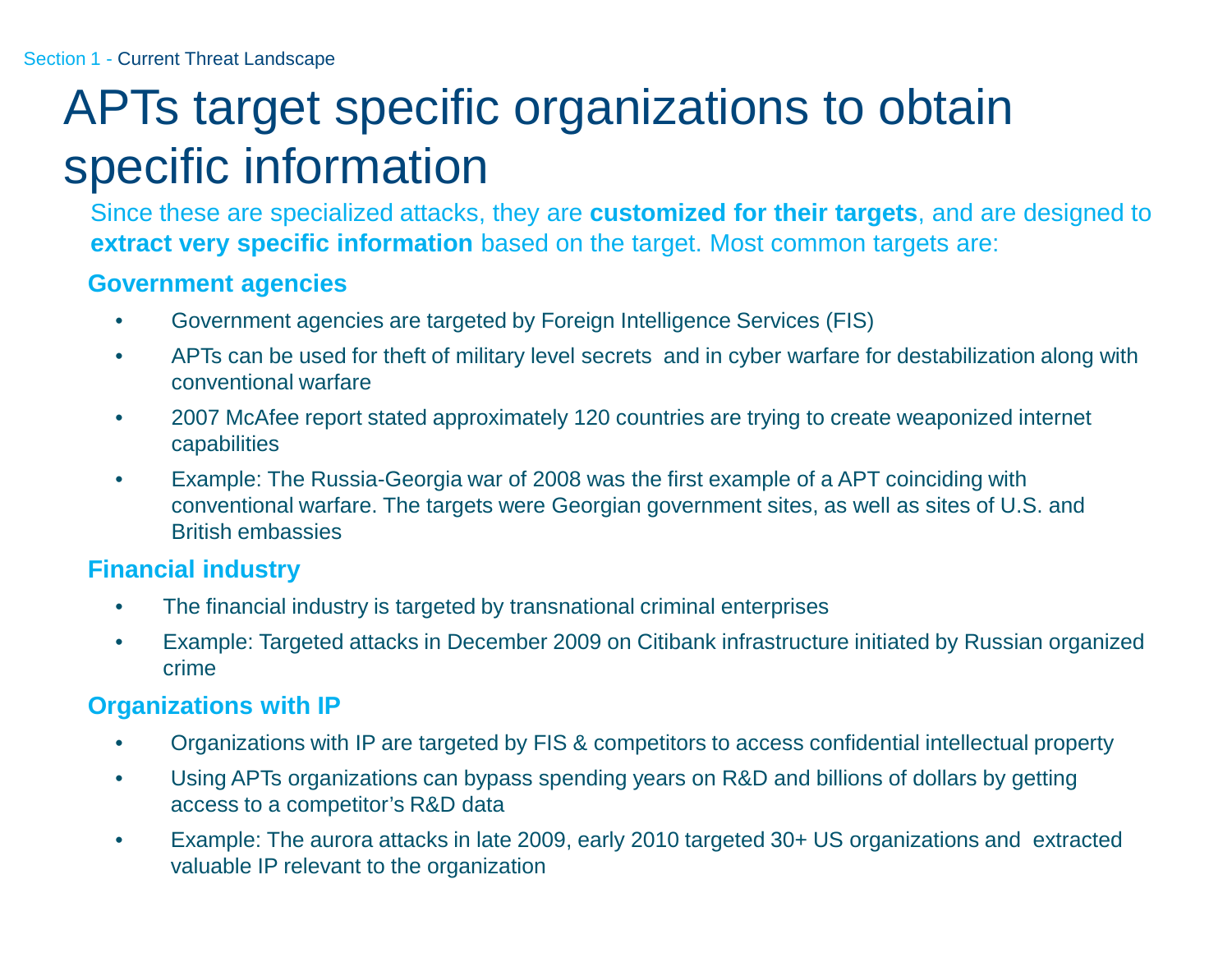# Availability of launching infrastructure makes APTs more common

### • **GhostNet**

- This was one of the first APTs
- Infiltrations discovered in embassies belonging to India, South Korea, Portugal, Germany, and over 10 others
- Due to the infiltrations of GhostNet, USA Government initiated its first serious Cyber Warfare defense program
- **Aurora incidents**
	- Infiltrated over 30 companies, including Google, and Adobe
	- Exposure of confidential IP
- **Conficker A-E**
	- Infiltrated French Navy, UK Military, Germany Army, and more
	- Carried anti-virtualization and anti-debugging armoring, self-defense code, and persistent in design
	- Now variants are commercialized to target specific sectors
	- Government systems experienced significant downtime to cleanse and recover systems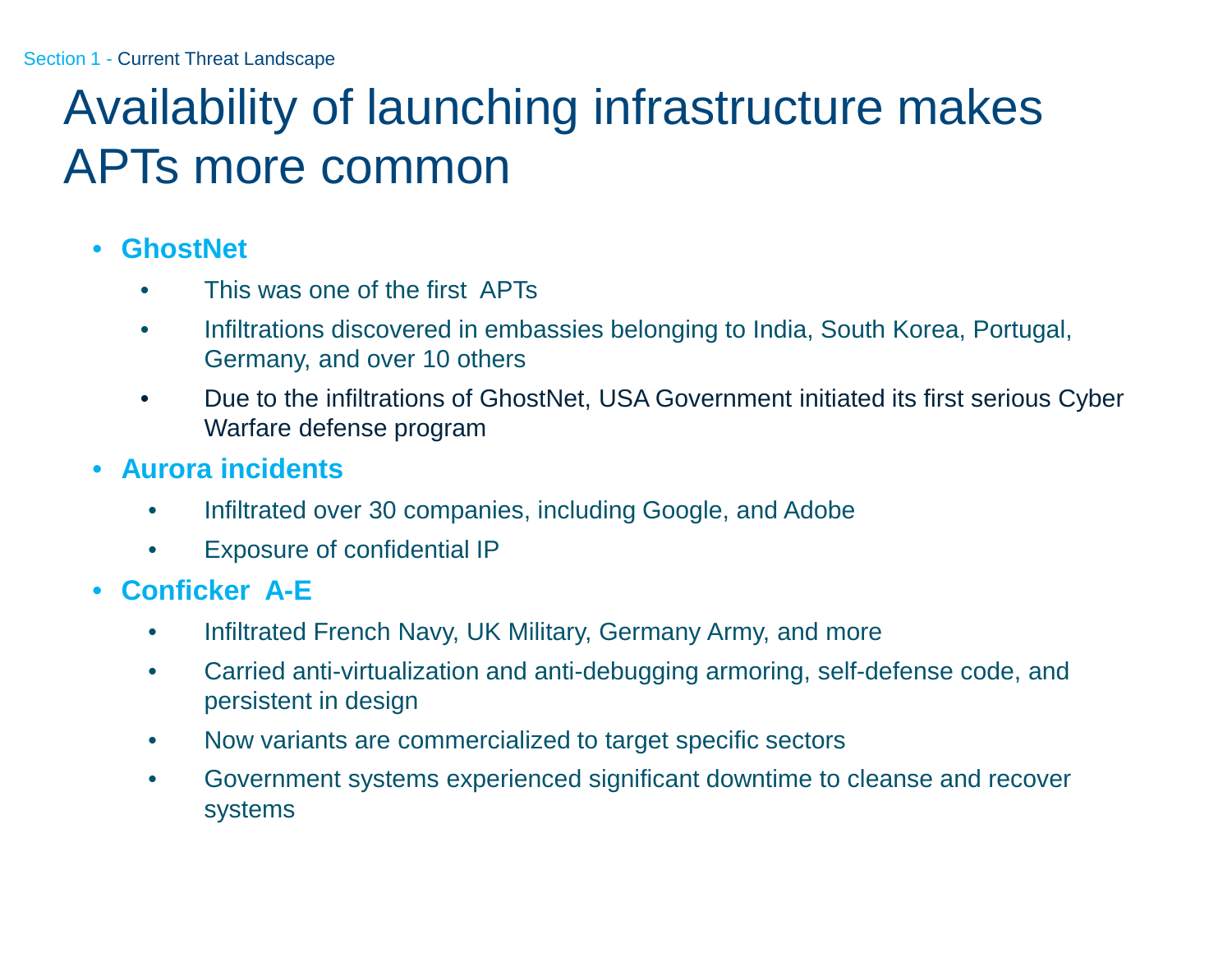#### Section 1 - Current Threat Landscape

## Attacks with Purpose

Cyber attacks have been prevalent since the birth of the internet. However, with APTs, there is a clear shift in the purpose, the mode of operation and the people behind these attacks.

#### • **Purpose**

- Attacks are planned by teams of attackers with specific skills (ex. the Zeus Trojan creators)
- Attacks are tailored towards a particular technology, or company to maximize advantage & financial returns
- **Financing**
	- Cyber crime is well funded, and backed by individuals as it is much lower risk than conventional crime
	- It is the 2nd largest economy on the net
	- High prices are paid for zero-day vulnerabilities
	- The Ponemon institute reported the average cost of an attack grew from \$169,000 in 2004 to \$350,000 due to advanced attacks
- **Organized**
	- Organizations actively recruit and train skilled individuals to conduct cyber attacks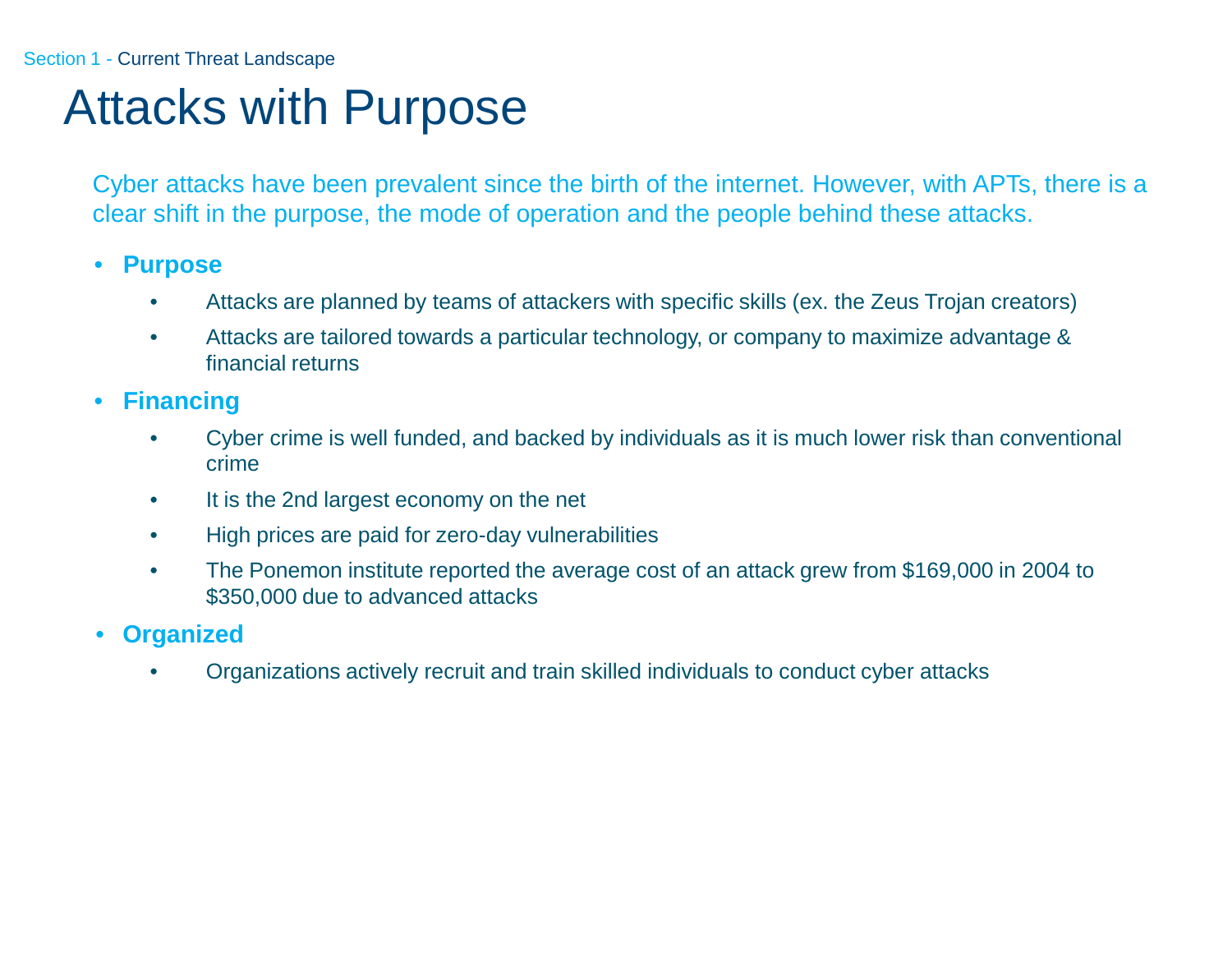## Insider Threats

- Insider threats are the 2<sup>nd</sup> highest danger to organizations, targeted Malware being 1<sup>st</sup> (IT Business Edge)
- Due to the economic downturn, desperate, disgruntled, or financially pressured employees have resorted to exploiting company information from within and criminal organizations are much more active in recruiting employees to increase their chances of an attack
- Employees are able to purchase Trojan kits such as Zeus and install for theft of financial data
- In 2009, a telecom employee stole customer records and sold them to a data broker who in turn sold the data to competitors. It included millions of records that contained information such as account expiration date so competitors could target those customers at the time they may look for a new provider.
- After a series of disputes with executives and investors, the former YouSendIt co-founder and CEO left the company and later launched a denial-of-service attack against YouSendIt systems
- A former engineer at Fannie May planted a logic bomb that (had it not been discovered) would have shut down the company for at least a week by decimating all of their 4,000 servers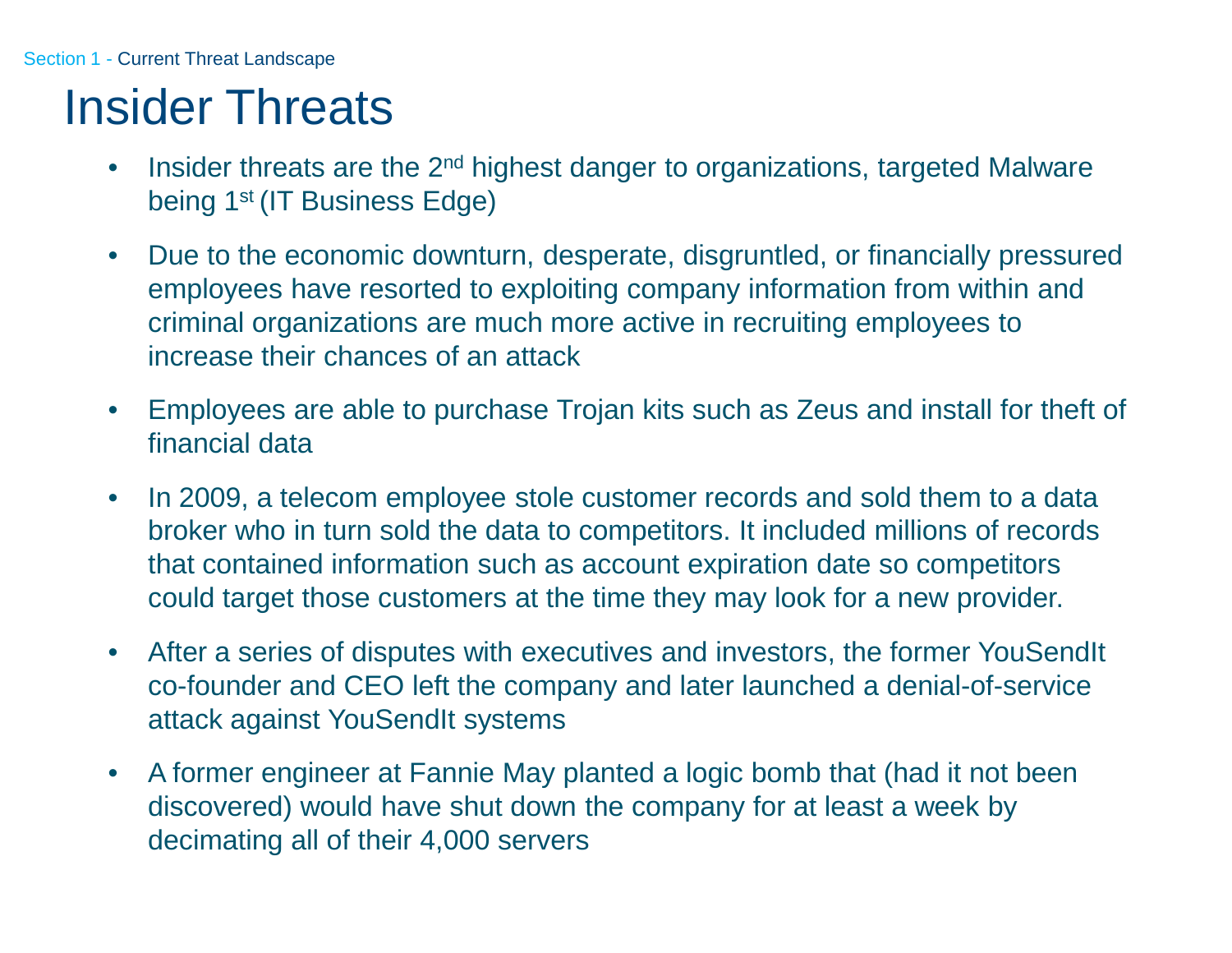## Lasting repercussions can result from APTs

- Governments can lose their position of power if national security information is compromised
- Damage to reputation can lead to loss of customers or partners
- Loss of shareholder value can be caused by panic or data loss
- Organizations can lose competitive advantage due to loss of IP
- Fines & Penalties may be imposed by partners or agencies
	- In case of Heartland, costs of attack have reached \$139 million, with over \$40 million in settlements
- Theft of sensitive data without the knowledge of the organization can create critical infrastructural weaknesses such as compromised energy grids. Several high profile examples exist.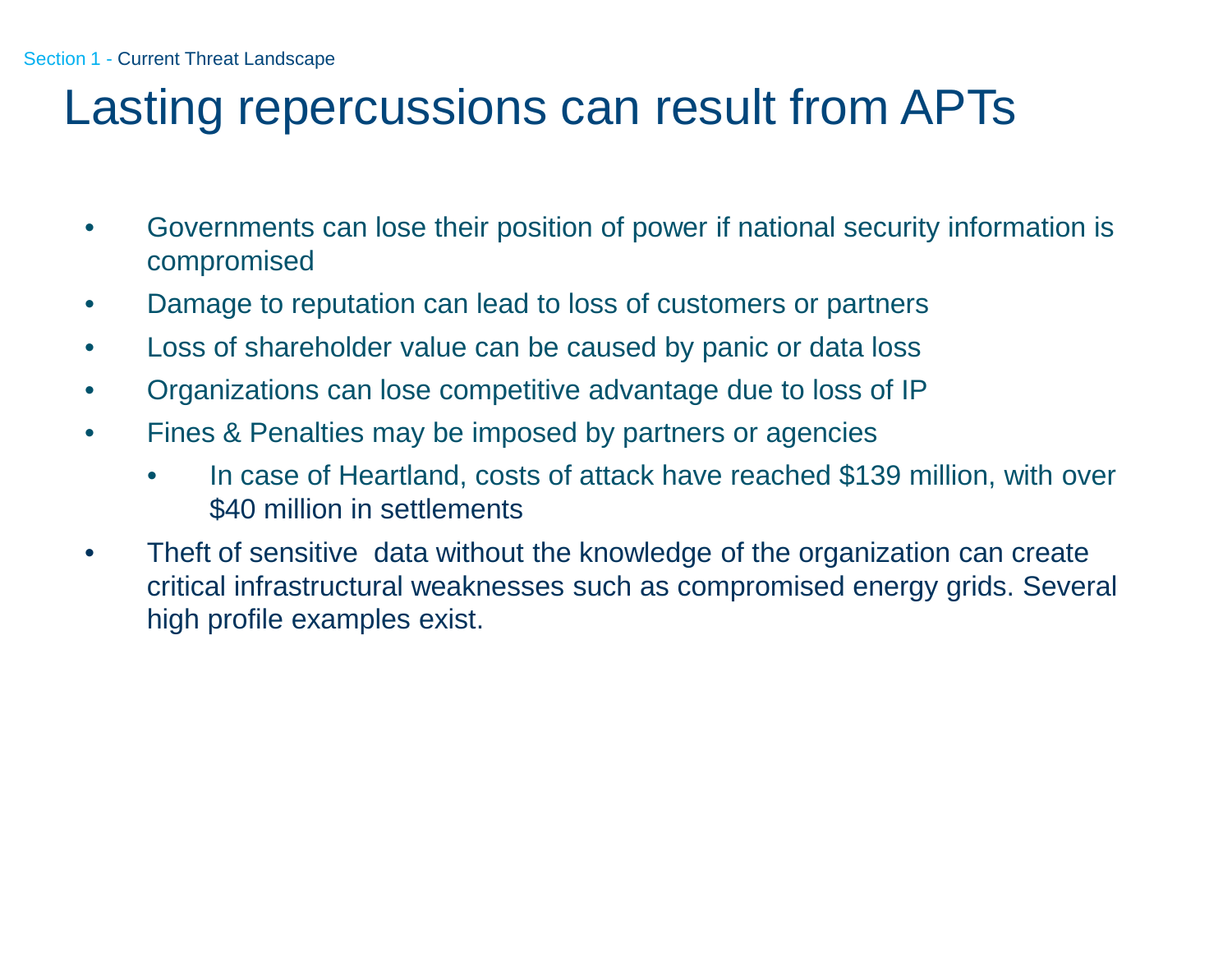# Section 2 The Disconnect

- Current traditional solutions
- Heuristics and behavior analyzers
- How modern malware operates
- The 'gap'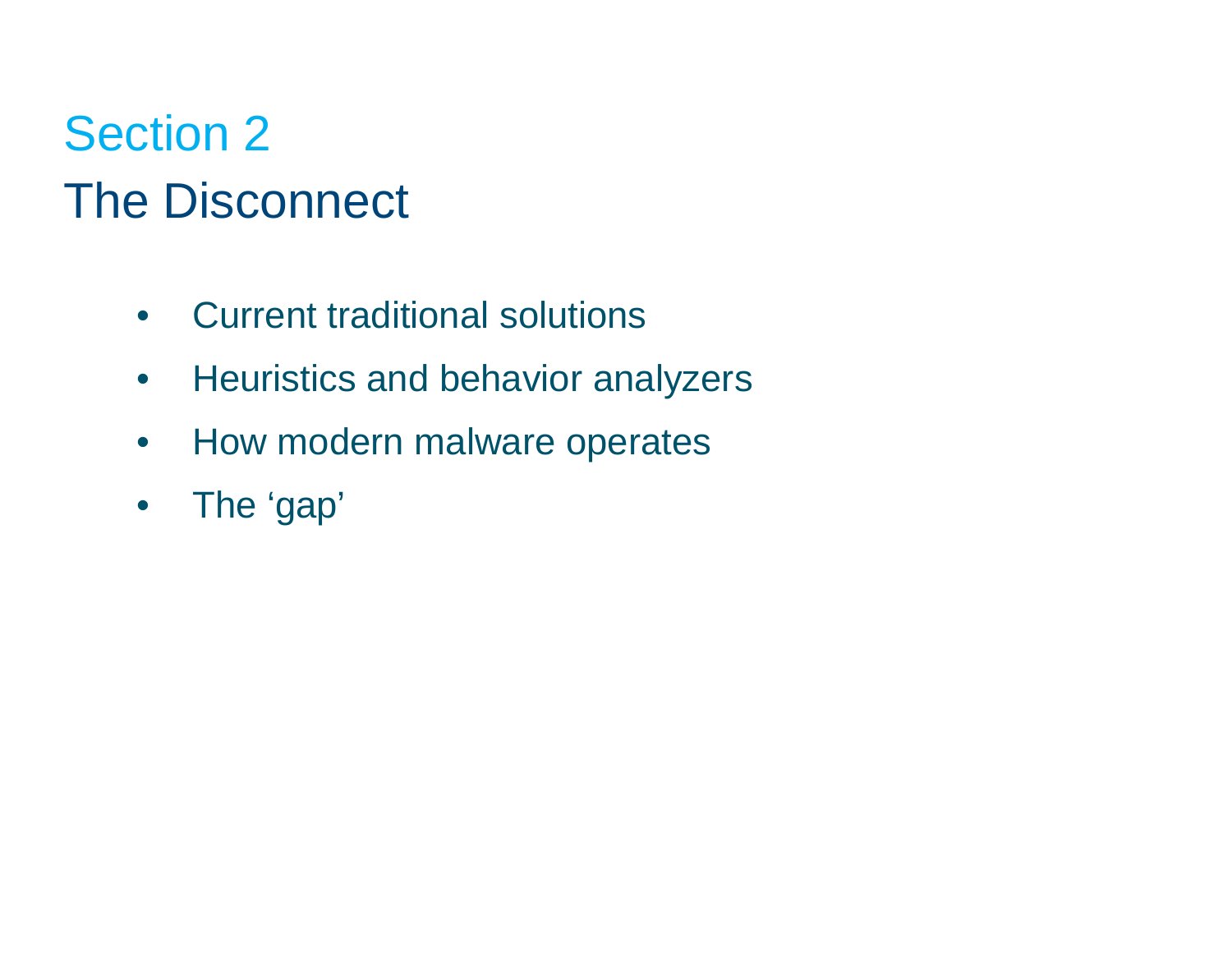## Traditional security solutions Section 2 – The Disconnect

### **Anti Virus**

- Reactive solution
- Matches signatures and patterns
- Requires update to signature database
- Captures only known malware

### **Firewalls**

- Relevant when attacks target specific network vulnerabilities
- Malware tunnels through standard HTTP to bypass other required active services
- Next-gen firewalls perform deep packet analysis, however they still require knowledge of vulnerabilities

### **Web Gateways**

- Lists "known-bad" URLs
- In case of Conficker, random, newly generated sites were created for distribution of malicious payload

### **IDS and IPS**

- Monitor network traffic to understand data transmission
- Shift from IDS to IPS, based on attack patterns in traffic streams
- Require knowledge and forms of exploits against discovered vulnerabilities
- Very limited protection against zero-day vulnerabilities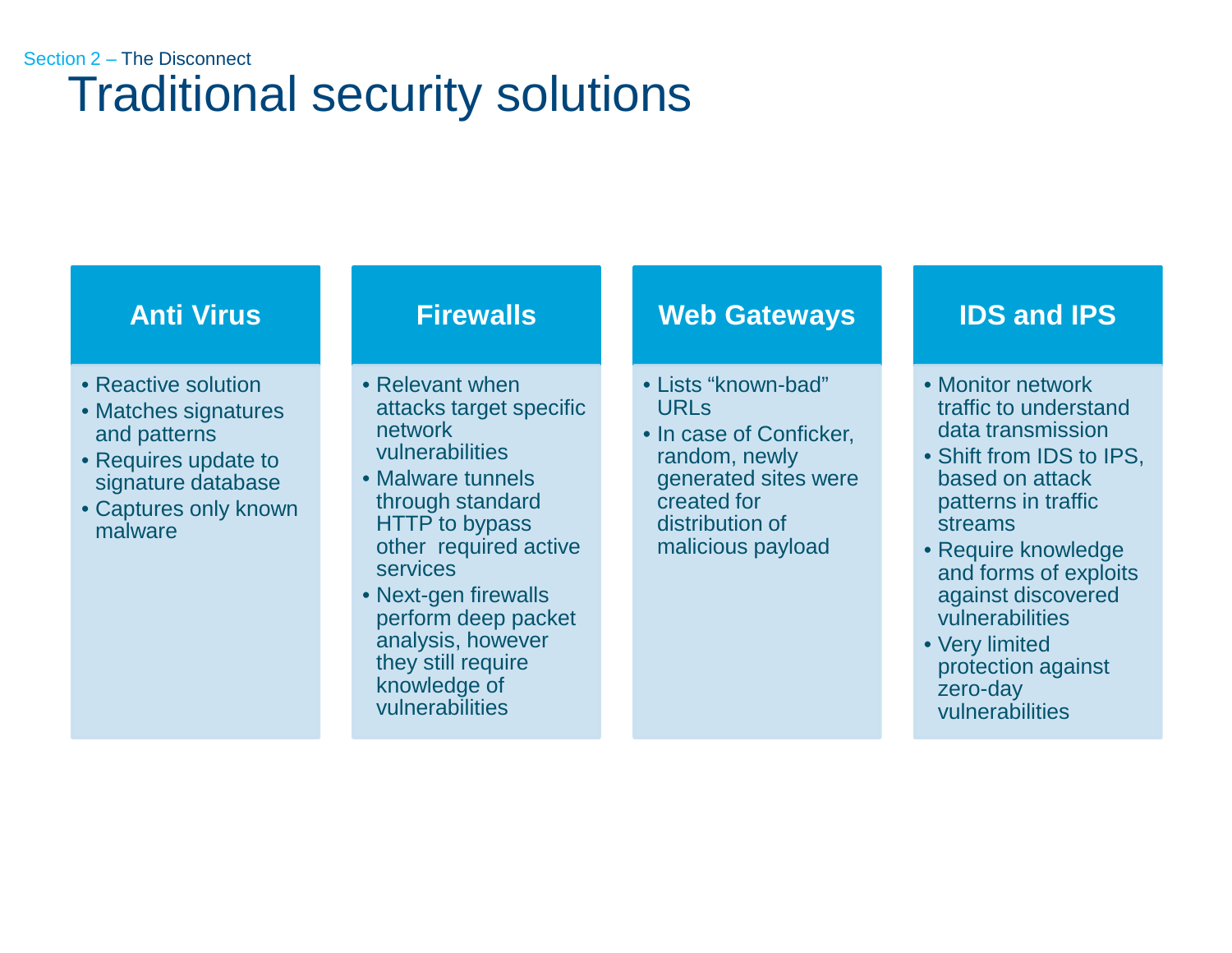# Heuristics and behavior analyzers are a step in the right direction

Essentially "statistical guesses", based on correlations of various statistics, they try to detect malware based on a certain set of behaviors. However, they are not entirely effective in fighting against APTs because:

- Modern malware shares a large set of behaviors with everyday business applications, and heuristics analyzer create large volumes of falsepositives if their rules are too aggressively set
- If rules and heuristics are set too aggressively they will cause excessive false positives
- If not customized and fine-tuned, heuristic and behavior analyzers will allow targeted attacks to pass right through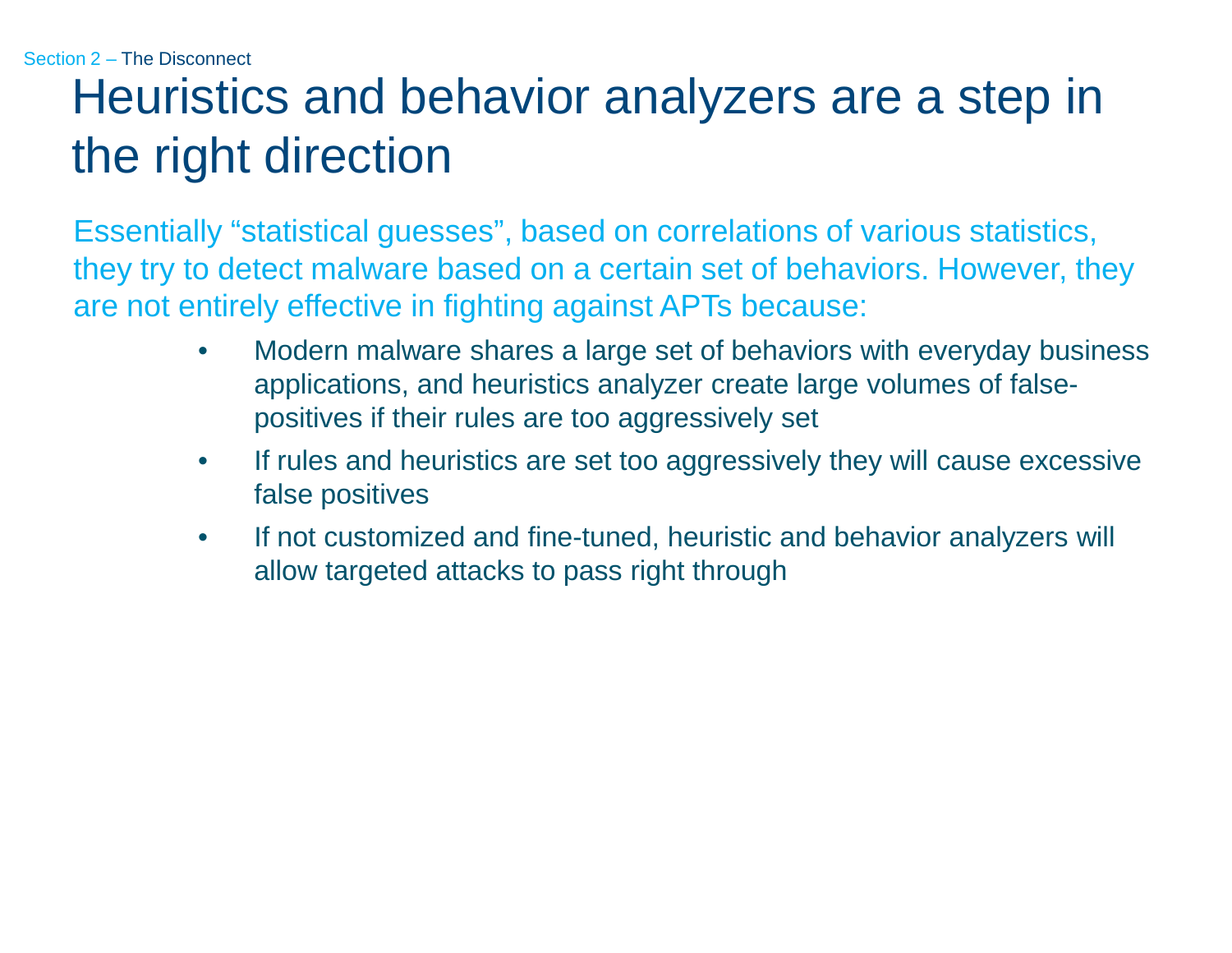### Modern malware is fundamentally different Section 2 – The Disconnect

The way modern malware operates is fundamentally different from the traditional cyber attacks. The following characteristics of APTs make traditional cyber security solutions ineffective in fighting them:

- Designed and built by highly-skilled developer teams
- Attackers understand target systems, and use zero-day vulnerabilities within payloads
- Gains access without creating "noise"
- Maintains access over a period of time and displays as "normal" traffic
- Communicates with outside resources to download further instructions and payloads
- Dynamically adapts to new security measures that might have been put in place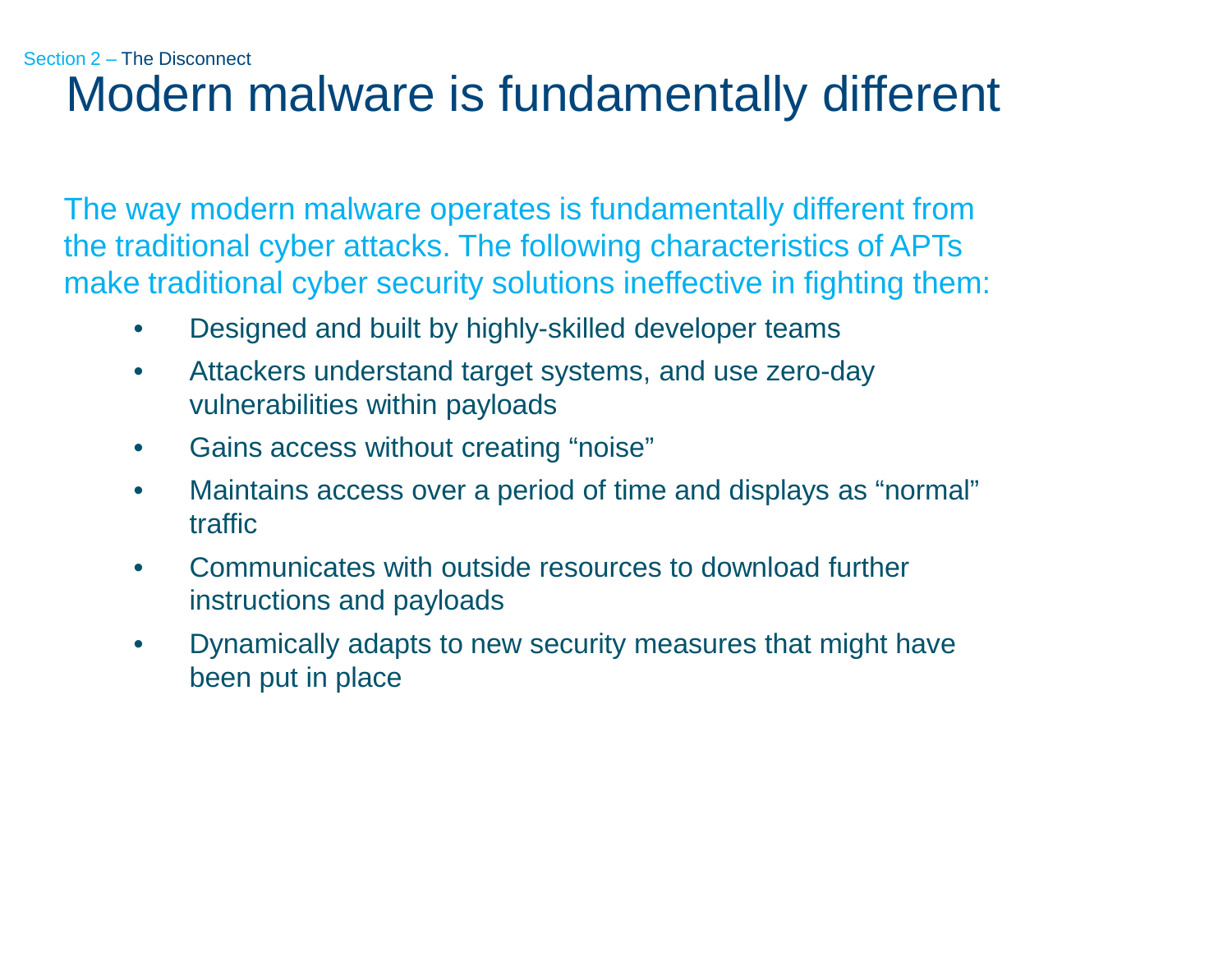## The 'Gap' for conventional solutions Section 2 – The Disconnect

Based on the characteristics of modern malware, here is what is missing from conventional solutions, and needs to be addressed in modern malware solutions:

- A solution to provide security across all threat vectors
- A dynamic solution to guard against dynamic attacks
- Protecting against zero-day vulnerabilities across all layers
	- Network layer
	- Application
	- Operating systems
- Accurate against targeted attacks
	- Aggressive heuristics to ensure capture of all suspicious data
	- Low false-positives rate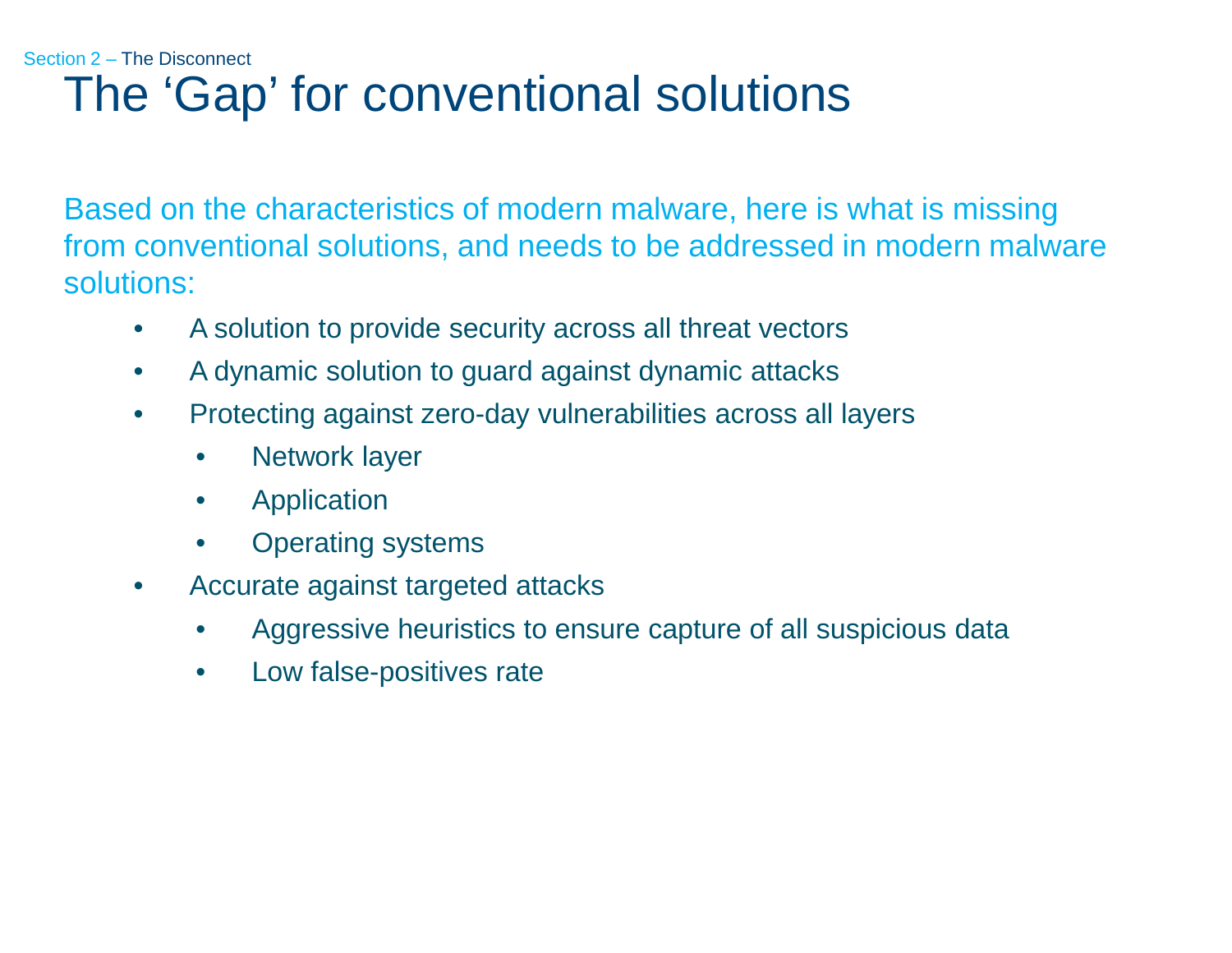# Section 3 The Risk

- Statistics
- Factors contributing to the rise in APTs
- What makes APTs even more dangerous?
- Financial Impact
- Other impact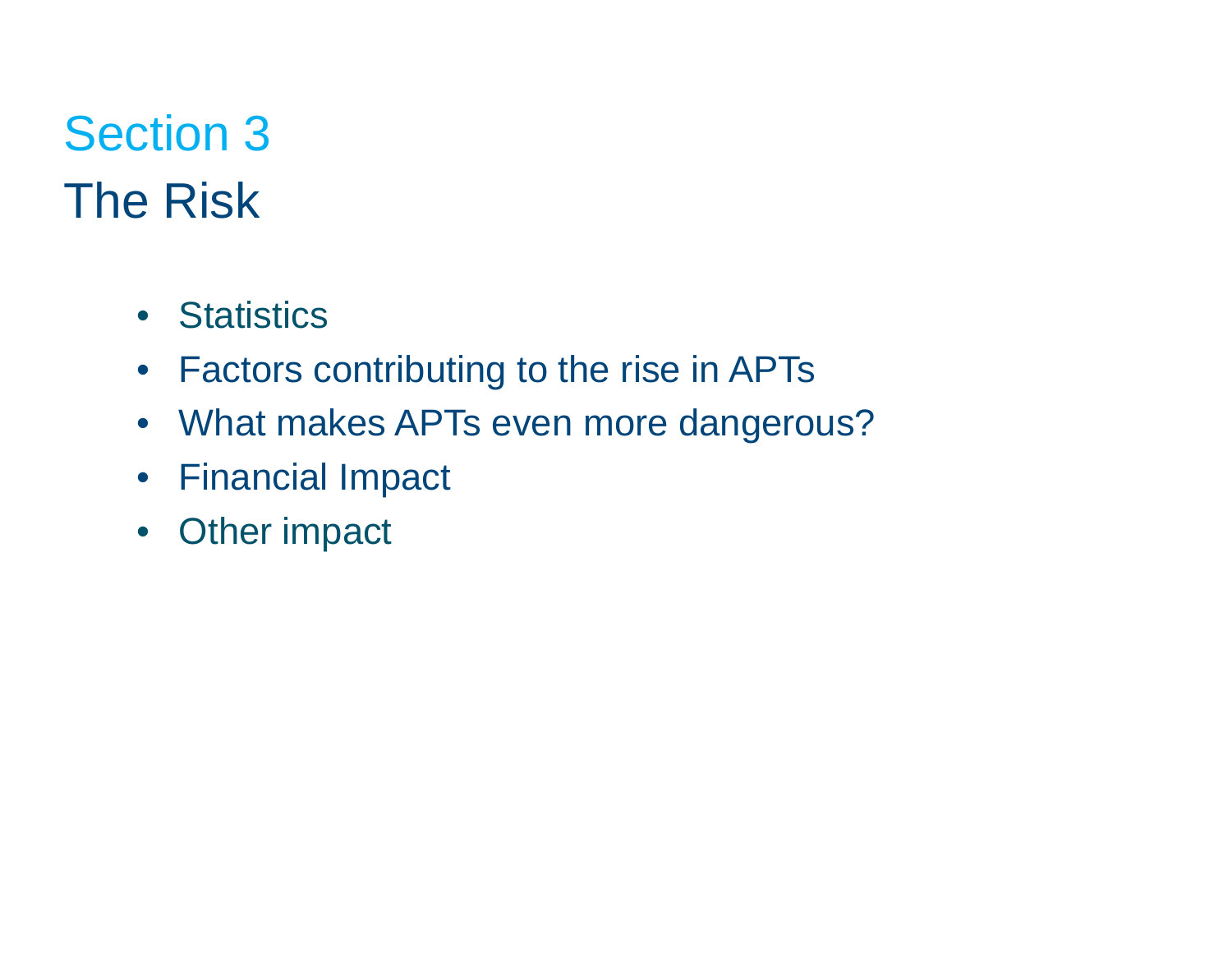



## 72% **72% of corporate networks with 100+ users are compromised**

### **66% of new Trojans are built for theft of banking information**



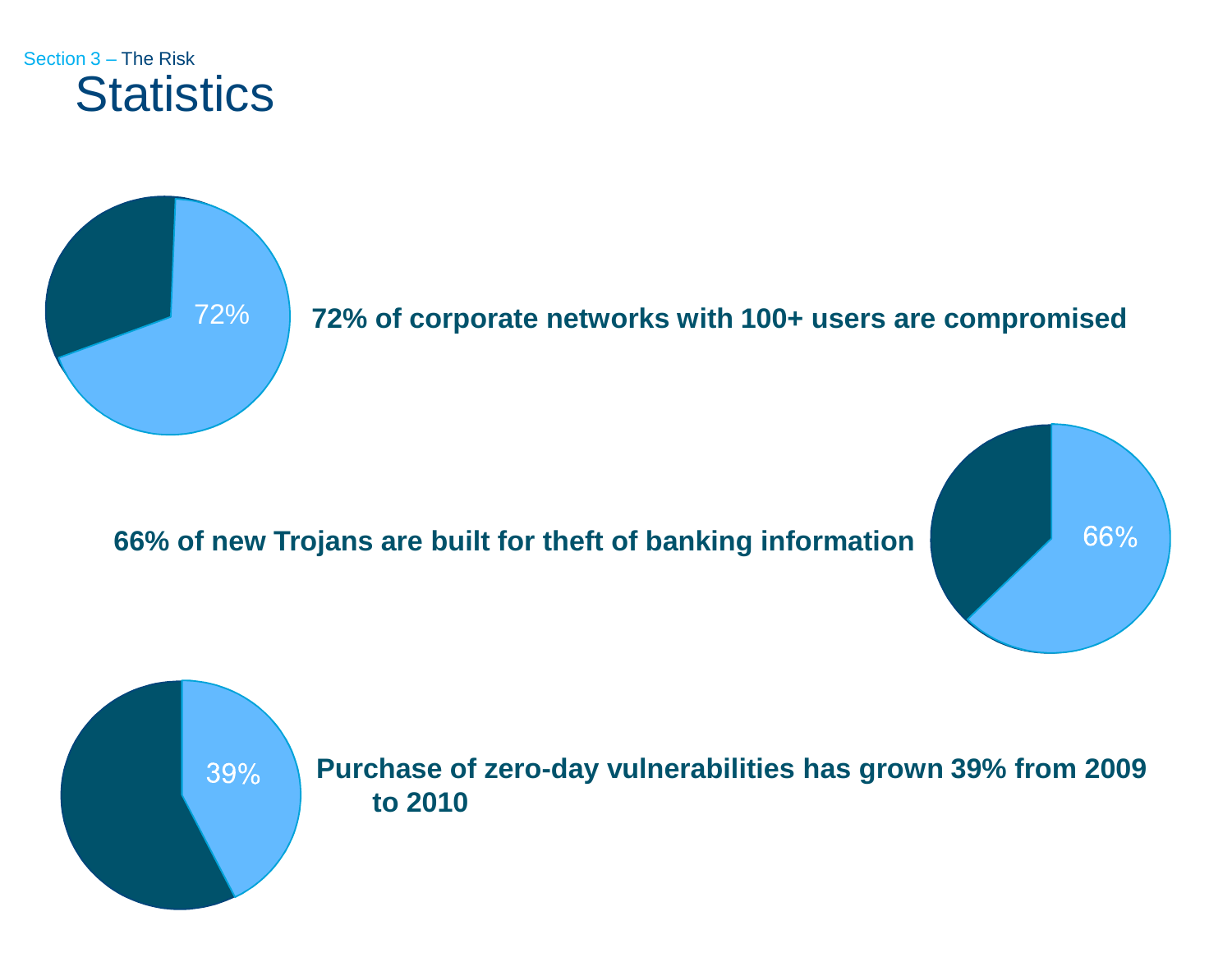## Factors contributing to rise in APTs

#### **Financial**

- More financial rewards to become black hats in developing countries
- Entrepreneurs have angels, black hats now have devils
- Low risk & high rewards have resulted in a fertile attack landscape, with massive R&D resources
- Zero-day vulnerabilities can be sold on the "black-market" for targeted attacks

#### **New breed of attackers**

- Attackers with specialized skills are available for hire
	- Highly educated
	- In depth understanding of networks, applications, OS, and at times, internal knowledge

#### **Attacker's Advantage**

- Attackers have the luxury of being flexible and adjusting to security movements
- Attackers build their exploits to take advantage of our weaknesses
- They only need to succeed once, we need to succeed every time
- They only need to find 1 vulnerability, we need to protect against every known & unknown vulnerability
- Most security professionals overwhelmed with containing damages, rather than building preventative security solutions

#### **Other**

• Lack of international cyber laws, and very difficult to prove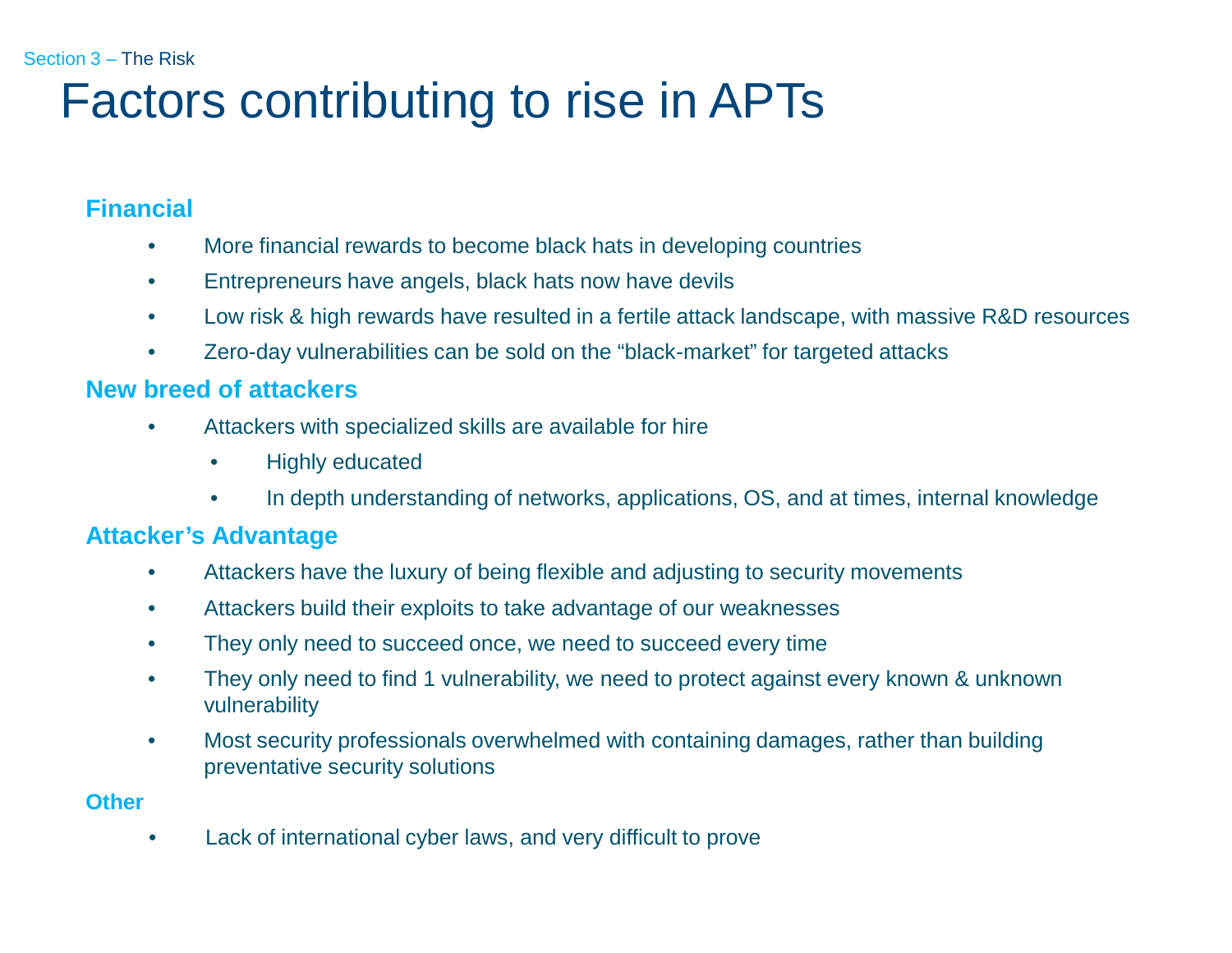## What makes APTs even more dangerous?

- Advanced attacks are only starting to mature and most current attacks are 'proof of concept'
- They are a new methodology, not a new type of attack
- Attackers are willing to change constantly to exploit security solutions
- There is much better information sharing amongst cyber criminals than security companies
- More resources are being provided to cyber criminals and the skills and technology for attacks are already available, ready for someone to pull the trigger
- The security industry is slow to move towards new solutions, considering the investment in the current solutions infrastructure
- Cyber crime is currently costing roughly \$250 billion globally per year and the average cost of a sophisticated attack has increased from roughly \$4.5 million to \$6.6 million per incident year over year
- In 2009, the pentagon spent over \$100 million in 6 months responding to and recovering from cyber attacks and forced the defense department to take 1,500 machines off-line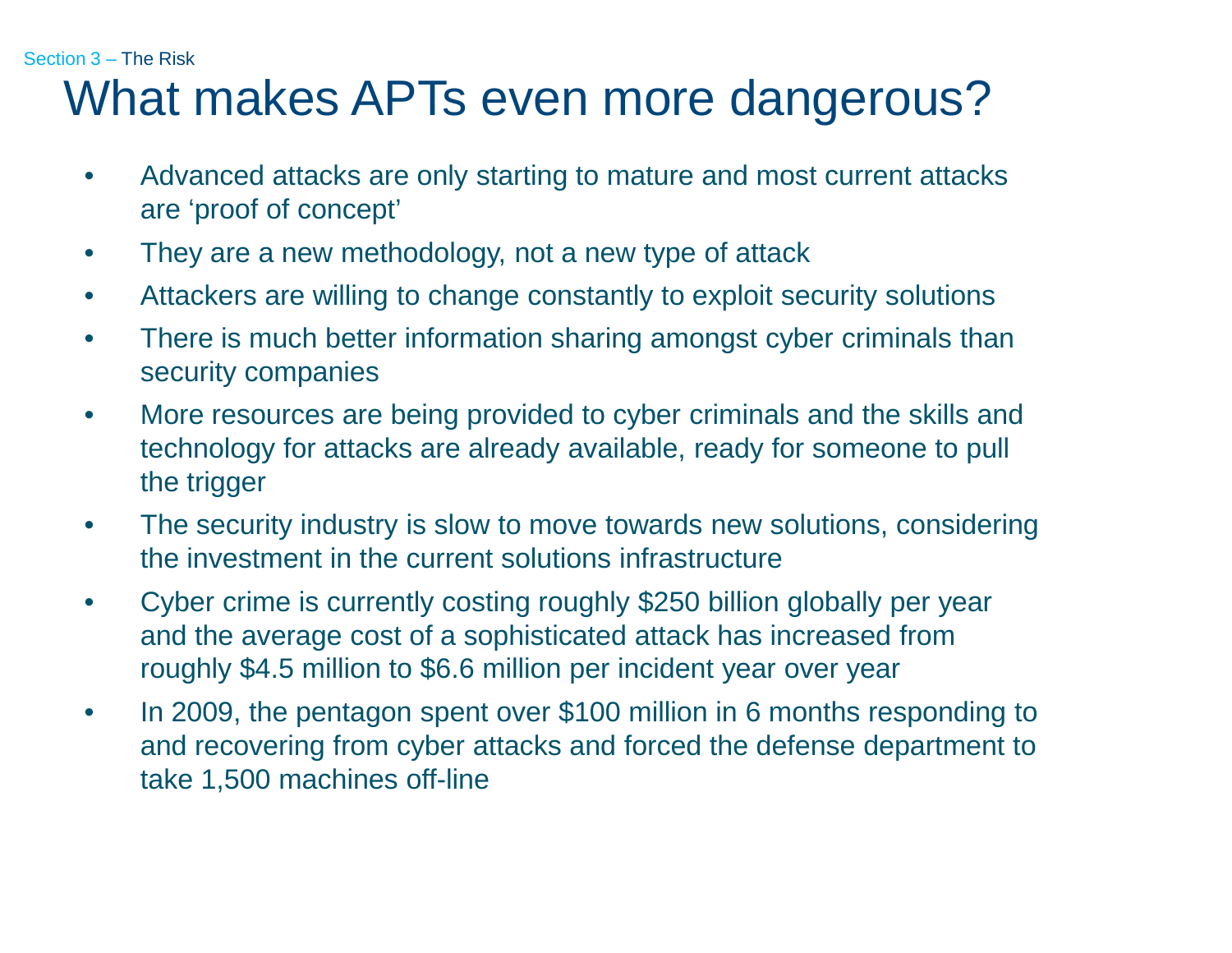# Section 4 What Now?

- An intervention for the security industry
- Paradigm shift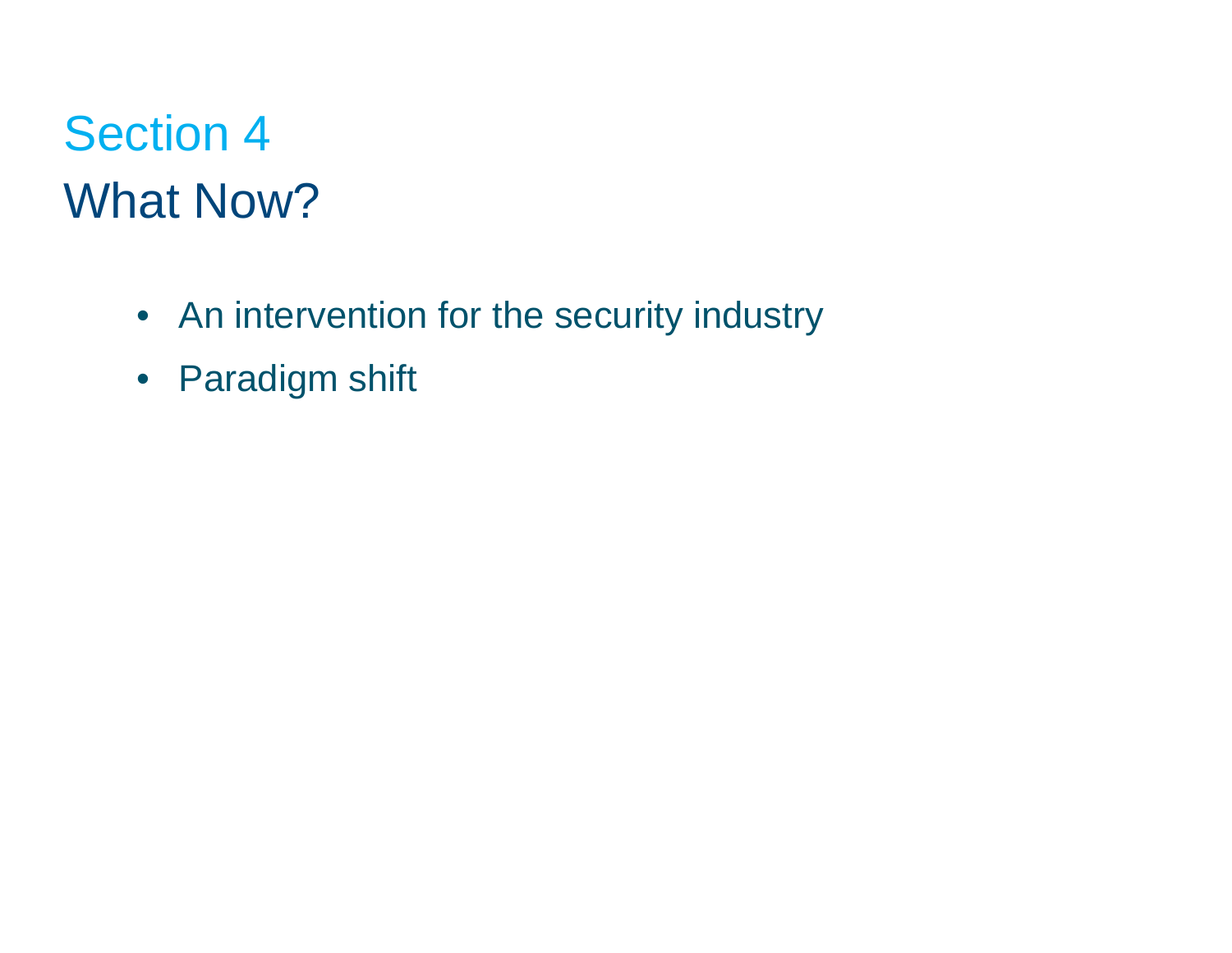## An intervention for the security industry Section 4 – What Now?

The current security architecture cannot take us forward for the next 3 to 5 years. A major change needs to be brought about in the way we approach cyber security. To begin with, we will need to change the way we think about cyber security. Specifically:

- Acknowledging the need for truly new and unique technology
- Accepting that "reducing the damage" is not the answer
- Moving away from the 'detect first, respond later' approach
- Transitioning from a reactive approach to a proactive approach
- Dynamically discover new vulnerabilities
- Use the R&D going into attacks for a good cause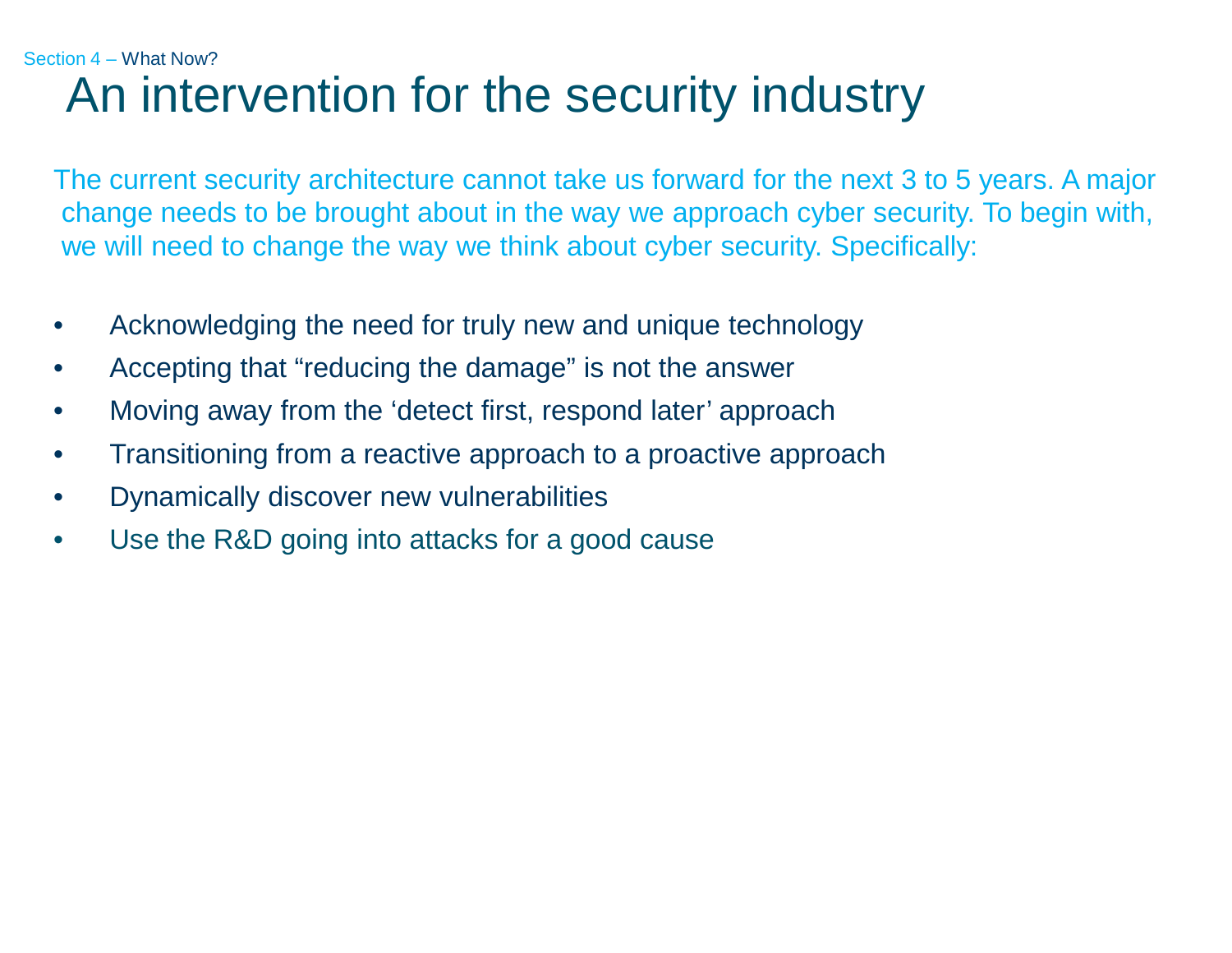## Paradigm shift Section 4 – What Now?

Once we have accepted the need for a new way to approach cyber security, we will have to adopt a few core guiding principles to bring about that change.

### **Collaborate**

- Building new adaptive technology, using combination of practices from various fields of science and mathematics
- Developing better information sharing platforms
- Increased international cooperation is required on all fronts

#### **Anticipate**

- Designing solutions based on anticipated shifts in technology over the next 3 to 5 years
- Driving innovative shift in security technology through cutting edge R&D
- Viewing enterprise security spending as a long-term investment

#### **Adapt**

- Attackers won't wait for the security industry to catch up
- Need to develop more adaptive security solutions, hardening networks based on types of attacks launched against them
- Rather than gradual improvements to solutions and renaming heuristics to behavior, there is need for new design and architecture in security solutions
- Need to address security concerns first for technologies such as cloud, and virtualization to become fully adopted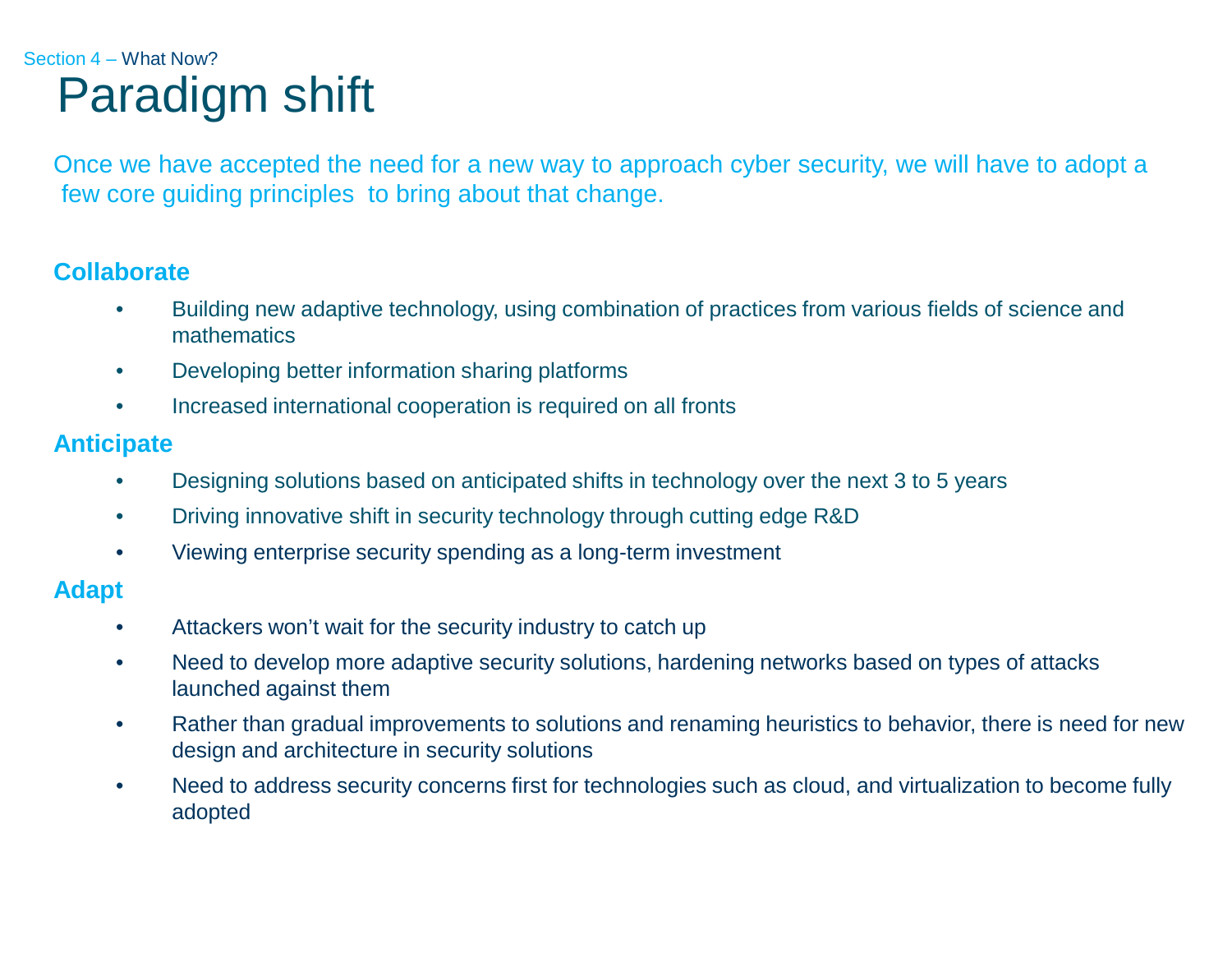Appendix 1– Case Study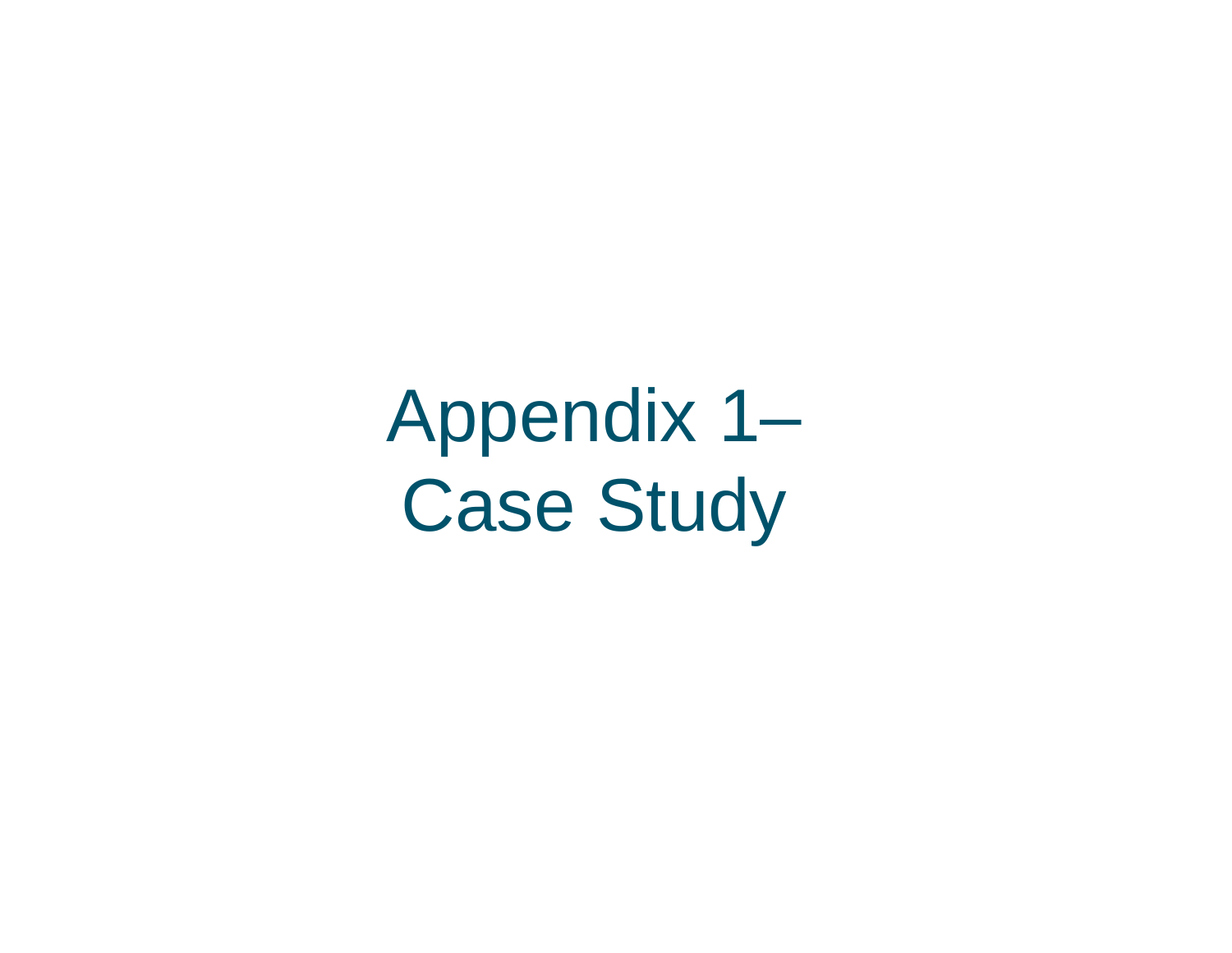- Aurora utilized:
	- Social engineering
	- Zero-day vulnerabilities
	- Gaps created by conventional security
- Aurora targeted:
	- Theft of email archives
	- Confidential data
	- A well-defined list of enterprises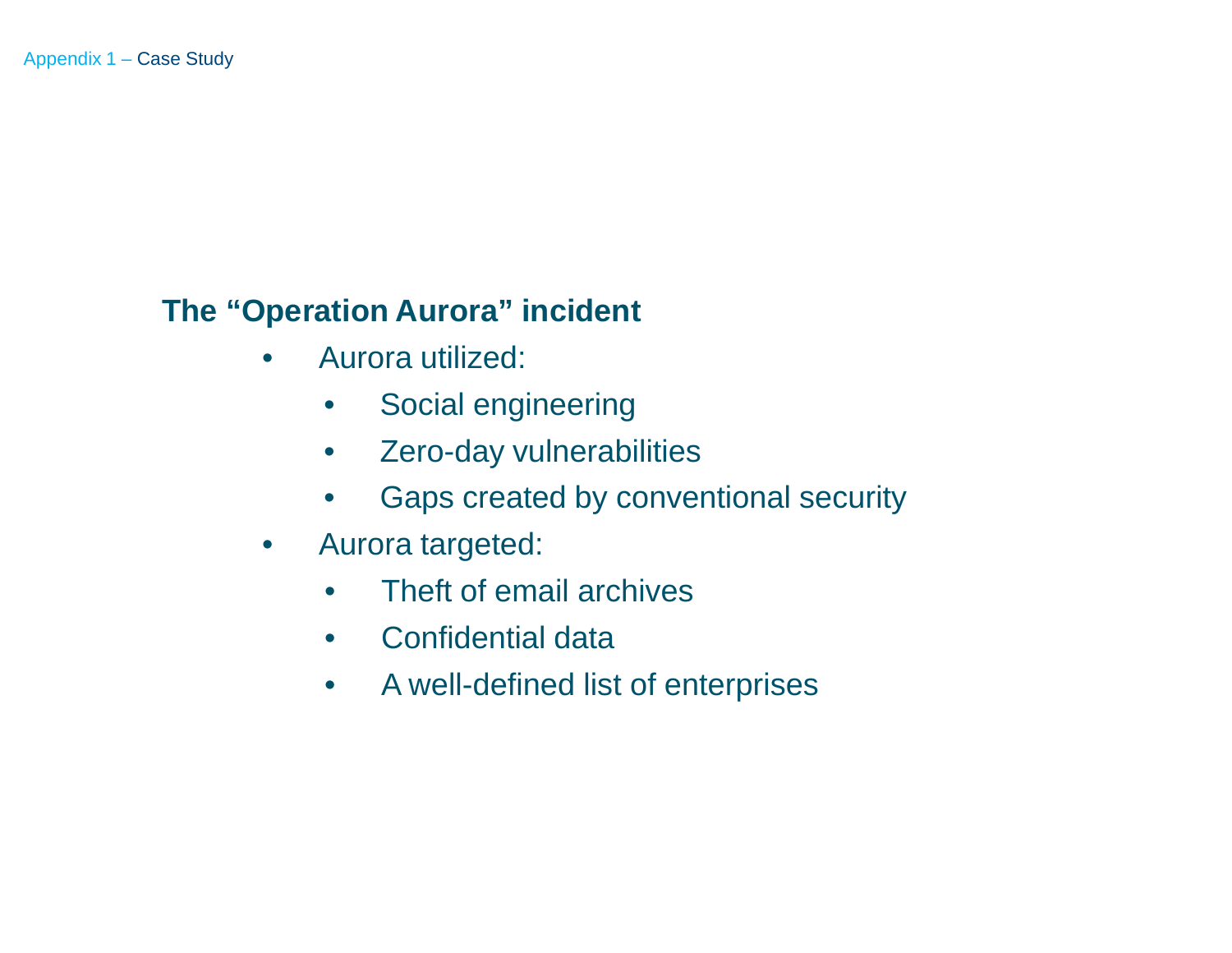- How Aurora operated:
	- Attacks began in 2009 using a zero-day IE 6.0 vulnerability
	- Lured users to click a link, directing them to a malicious Web site
	- Once the system was compromised, a Trojan was installed
	- Once installed, the Trojan would communicate with the command & control for a variety of commands
	- New payloads would allow for further compromise of the companies systems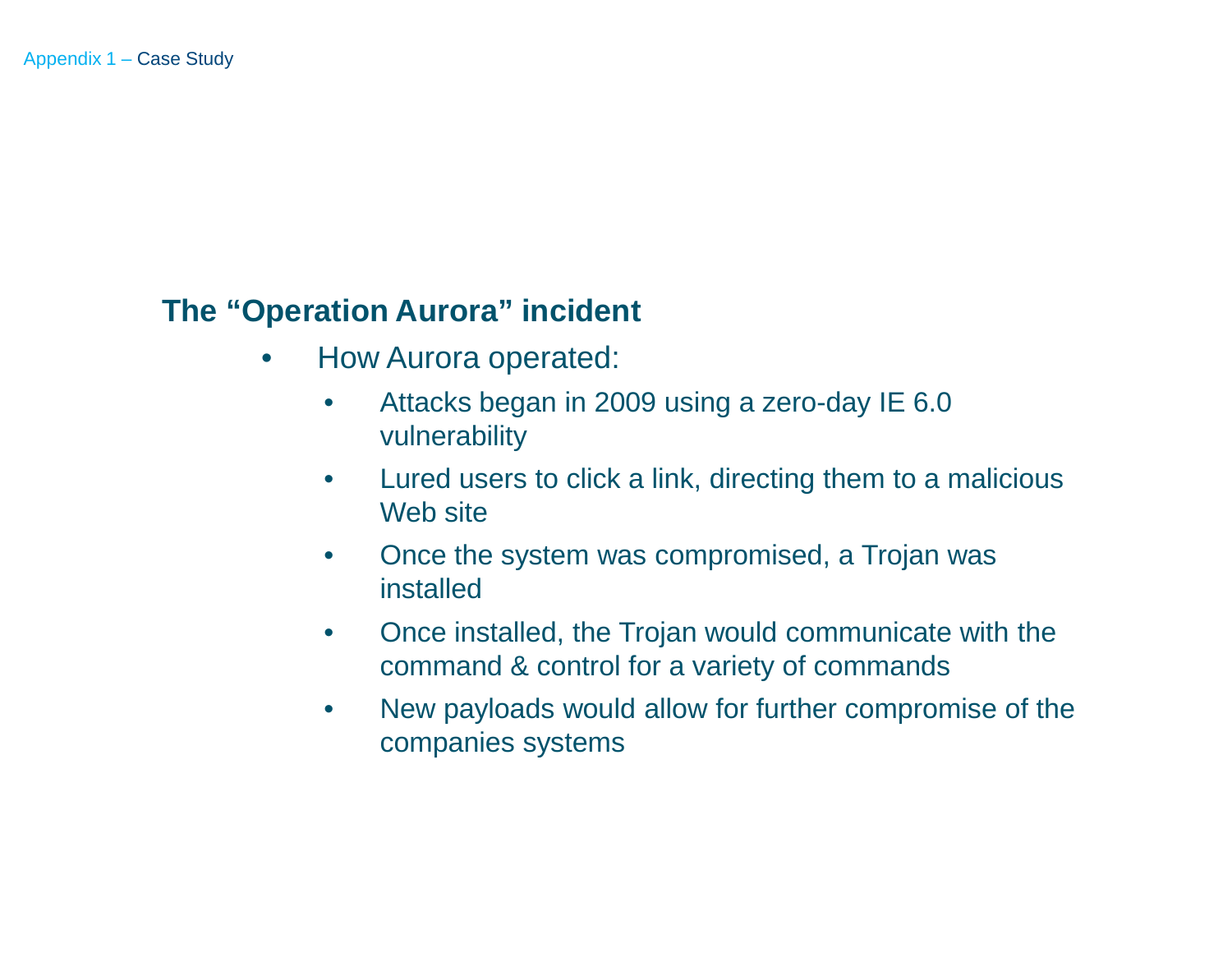- How Aurora operated:
- Attacks began in 2009 using a zero-day IE 6.0 vulnerability **FW & IPS Failed**
	- Lured users to click a link, directing them to a malicious Web site
	- Once system was compromised, a Trojan was installed
	- Once installed, the Trojan would communicate with the command & control for variety of commands
	- New payloads would allow for further compromise of the companies systems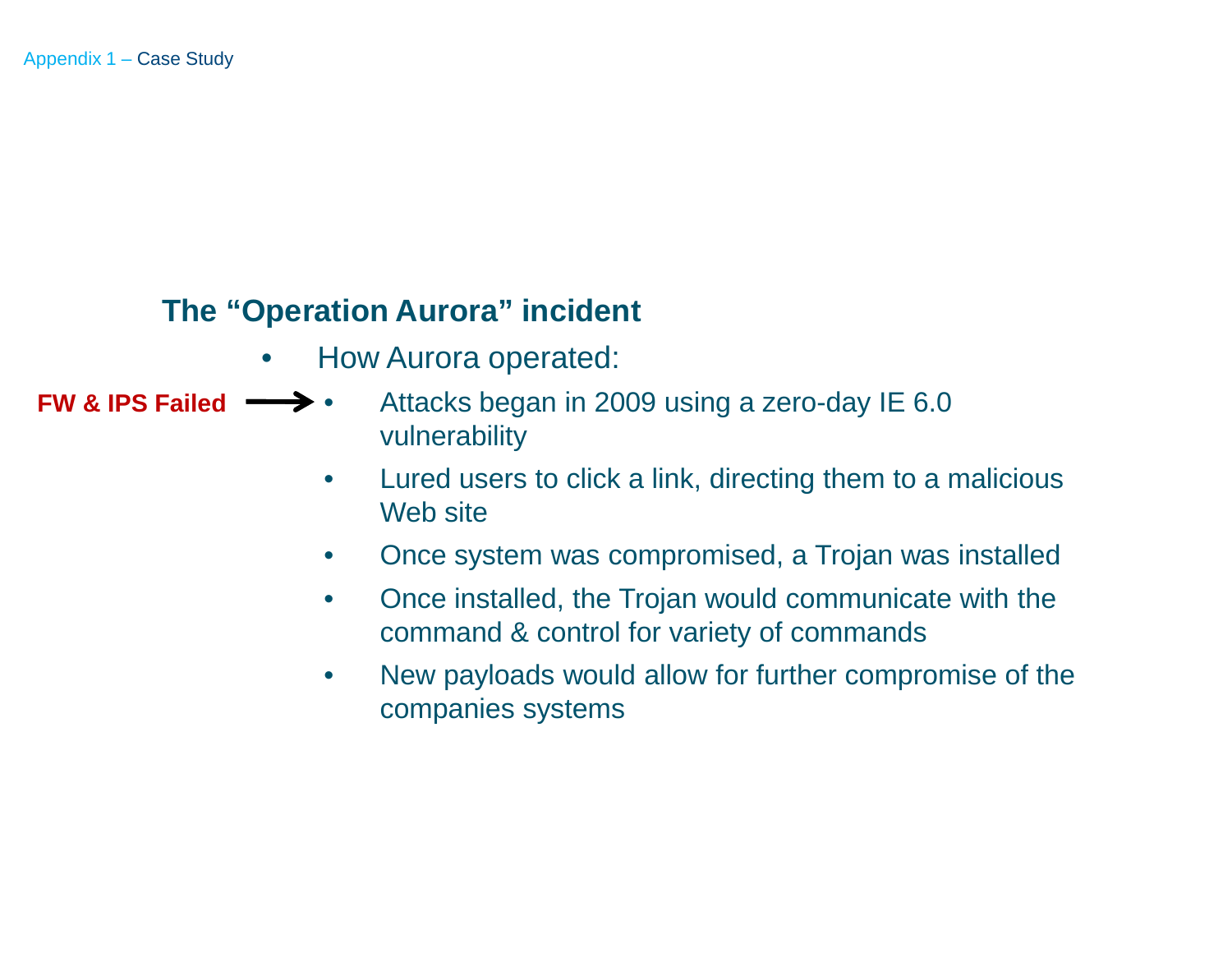**Web Gateway**

**Failed**

- How Aurora operated:
- Attacks began in 2009 using a zero-day IE 6.0 vulnerability **FW & IPS Failed**
	- $\rightarrow$   $\bullet$  Lured users to click a link, directing them to a malicious Web site
		- Once system was compromised, a Trojan was installed
		- Once installed, the Trojan would communicate with the command & control for variety of commands
		- New payloads would allow for further compromise of the companies systems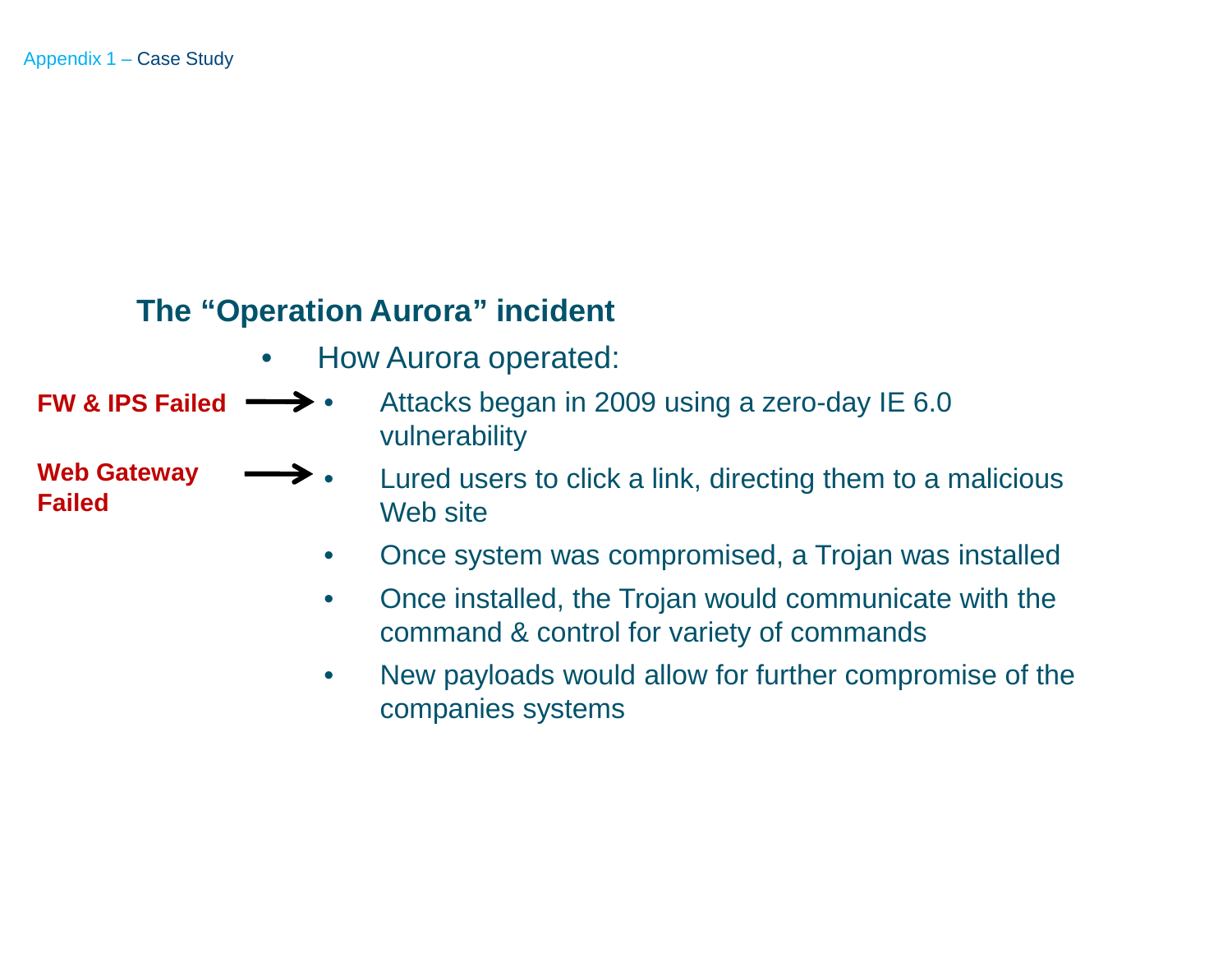**Web Gateway**

**Failed**

- How Aurora operated:
- Attacks began in 2009 using a zero-day IE 6.0 vulnerability **FW & IPS Failed**
	- $\rightarrow$   $\bullet$  Lured users to click a link, directing them to a malicious Web site
- **Antivirus Failed** • Once system was compromised, a Trojan was installed
	- Once installed, the Trojan would communicate with the command & control for variety of commands
	- New payloads would allow for further compromise of the companies systems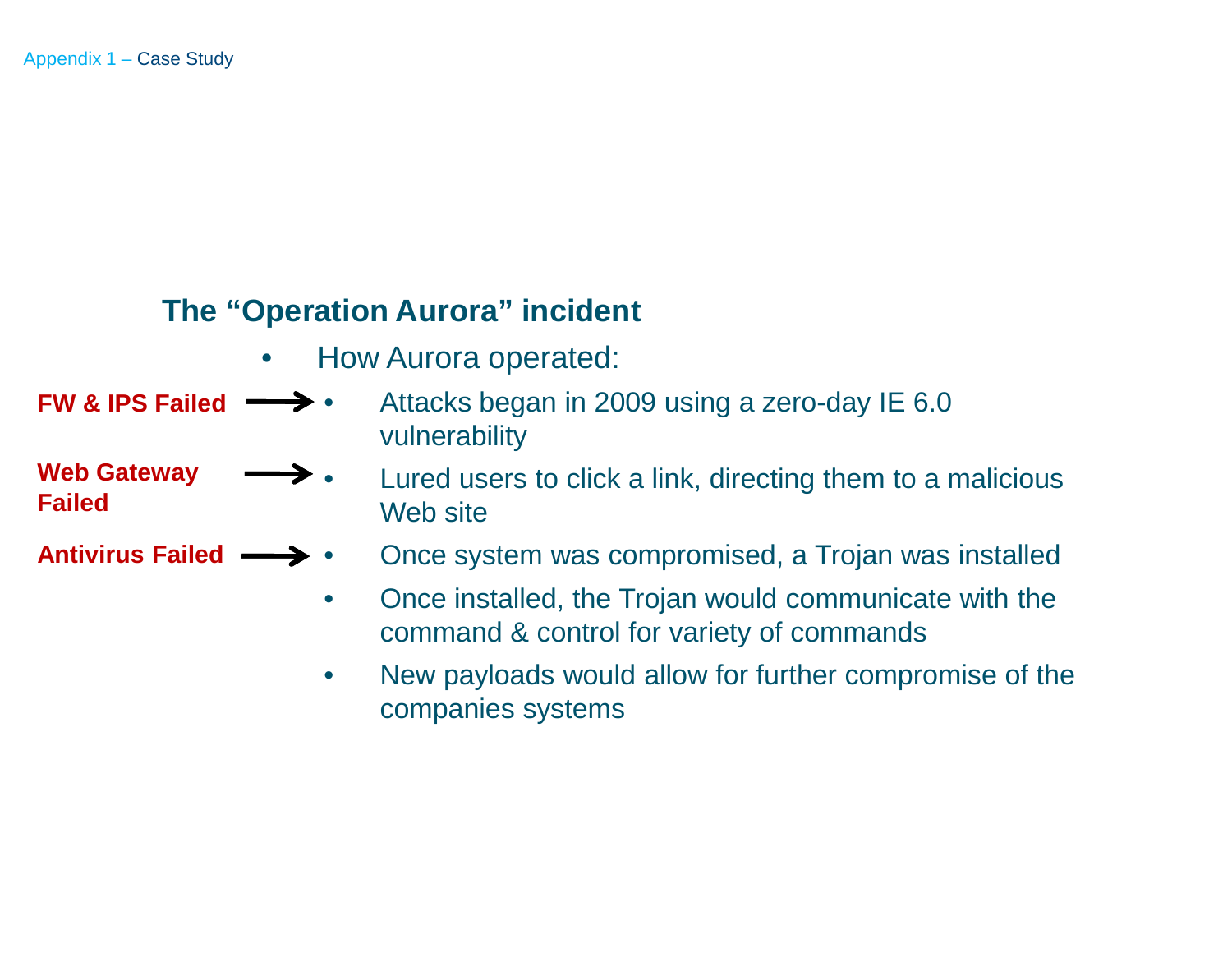**Web Gateway**

**Failed**

- How Aurora operated:
- **FW & IPS Failed** • Attacks began in 2009 using a zero-day IE 6.0 vulnerability
	- $\rightarrow$   $\bullet$  Lured users to click a link, directing them to a malicious Web site
- Antivirus Failed **->** • Once system was compromised, a Trojan was installed
- Once installed, the Trojan would communicate with the command & control for variety of commands **FW & IDS Failed**
	- New payloads would allow for further compromise of the companies systems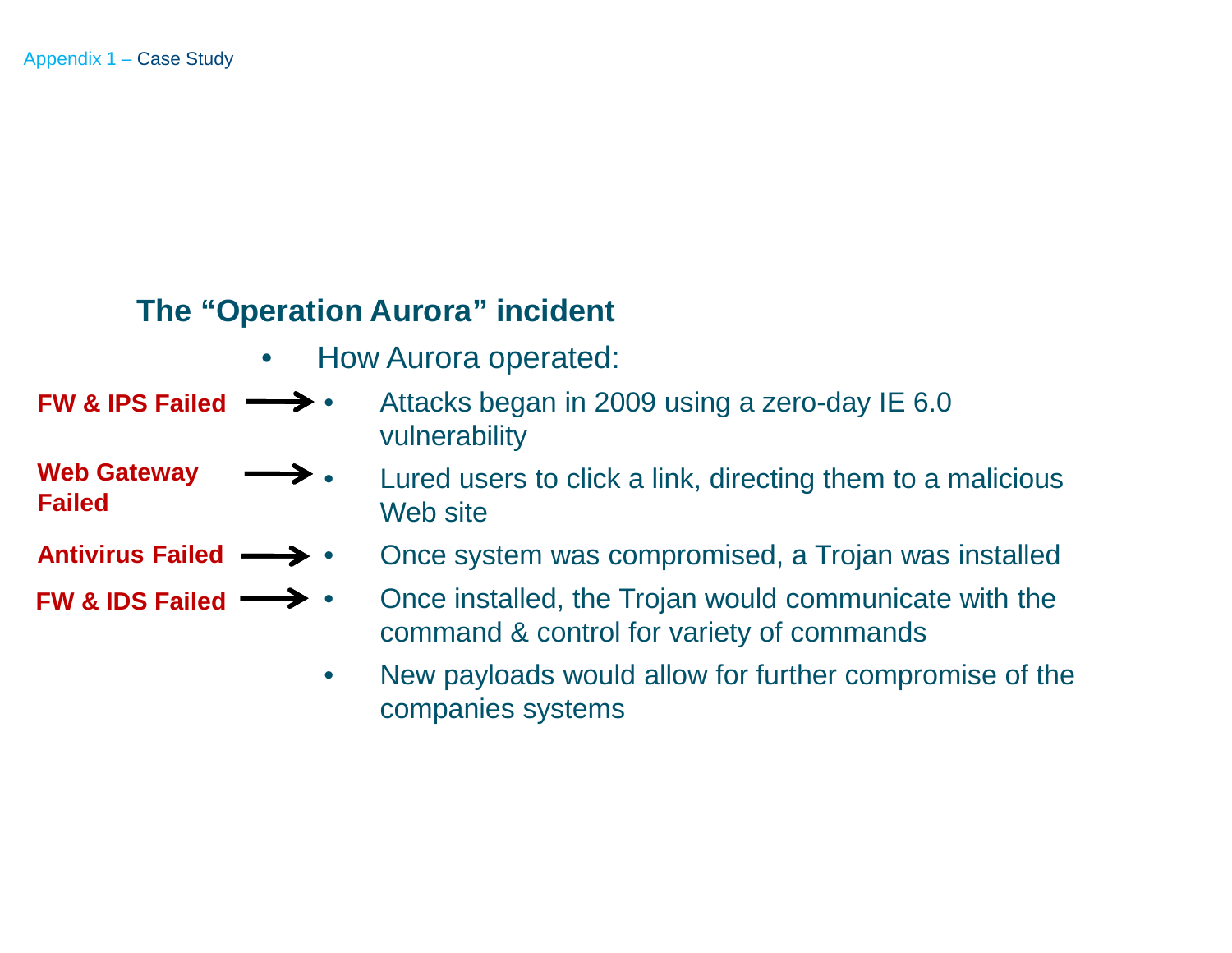- How Aurora operated:
- **FW & IPS Failed** • Attacks began in 2009 using a zero-day IE 6.0 vulnerability
	- $\rightarrow$   $\bullet$  Lured users to click a link, directing them to a malicious Web site
	- Once system was compromised, a Trojan was installed
		- Once installed, the Trojan would communicate with the command & control for variety of commands
		- New payloads would allow for further compromise of the companies systems

- **Web Gateway Failed**
- Antivirus Failed **->**
- **FW & IDS Failed**

Antivirus Failed **•••**